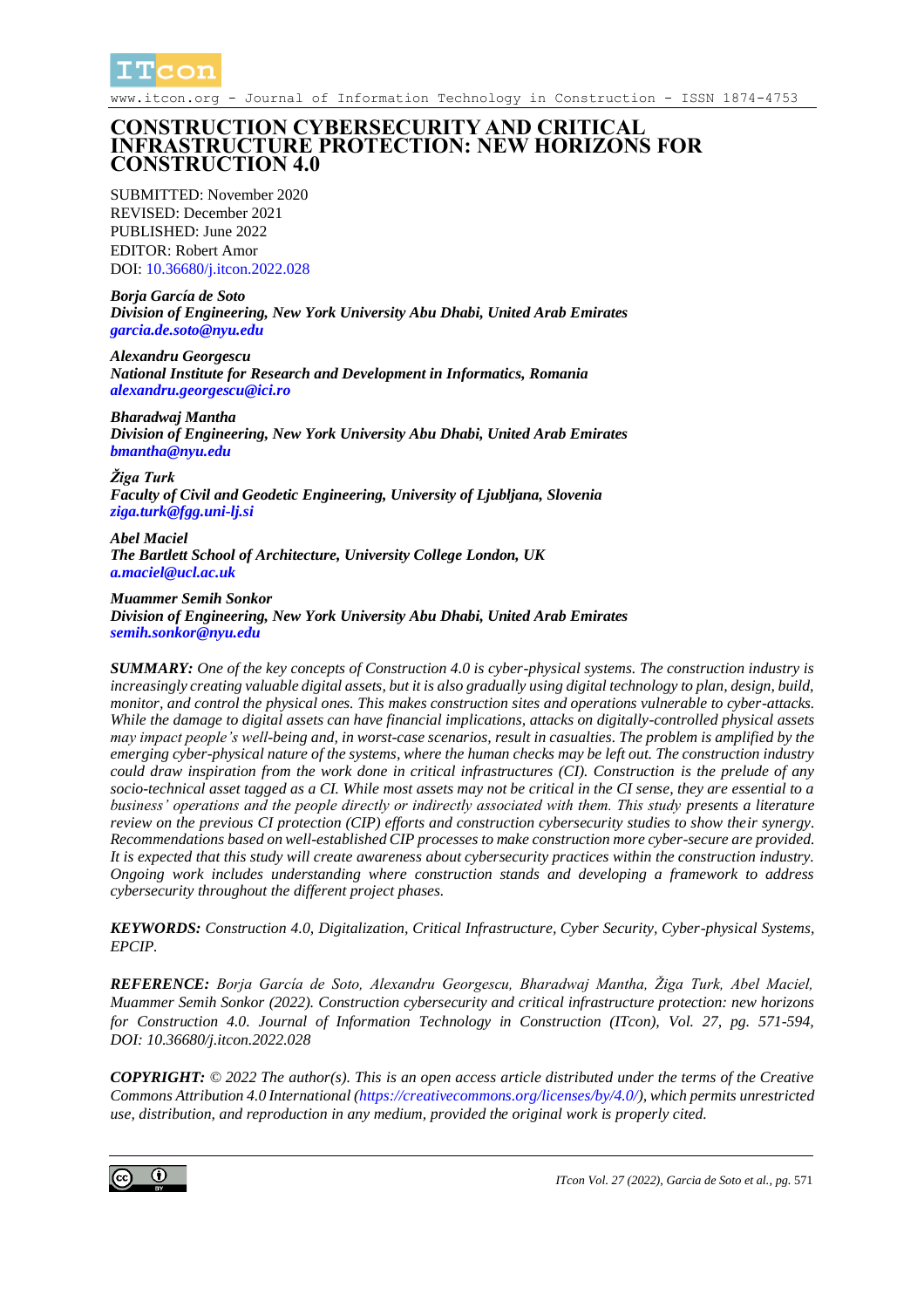# **1. INTRODUCTION AND MOTIVATION**

Construction is increasingly digital. Designs and plans are created using digital tools and stored in digital repositories such as Common Data Environments (CDEs) and exchanged over the Internet. The products of the information-intensive phases of construction are increasingly valuable. They contain intellectual property (IP) that, in some cases, is more valuable outside of the project context in which they were created. They also contain information that can be reused, not to mention commercial and trade secrets. With this trend, construction is catching up with the other industries that have already recognized the value of their digital assets.

Recently, digitalization has been moving beyond the information processes. Construction 4.0 is an umbrella concept for the current efforts to digitalize construction, and its key concept is cyber-physical systems (CPSs) (Klinc and Turk, 2019). Essentially, these are systems where material assets are monitored and controlled using digital technology with little or no human intervention (Alguliyev et al., 2018). For example, ground motion in an earthquake area is monitored, and the structural systems and counterweights in the building respond to the ground acceleration. In water treatment plants, water quality is monitored, and automatically chlorine disinfectant is added to the system. In some construction sites, a robotic excavator does its job with no humans present (Bock and Linner, 2016). While such systems were limited in the past, they are becoming ubiquitous (e.g., (Kanan et al., 2018)), are connected to the Internet (e.g., (Tang et al., 2019)), and are autonomous (e.g., (Mantha et al., 2020)). As such, they are much more vulnerable to cyber-attacks. While cyber-attacks on purely digital assets can lead to damage in the digital world and have an economic impact, they may also lead to physical property damage and even loss of human life (Boyes, 2015) due to the predominantly material nature of construction and its essential role in vital infrastructure.

### **1.1 Significance and relevance of the construction sector**

The construction industry is an essential driver of a country's economy and accounts for a considerable amount of its GDP (World Economic Forum, 2016). According to the Global Construction 2030 report, the volume of construction output will grow to \$19.2 trillion worldwide by 2035 (compared to \$12 trillion in 2019) (de Best, 2021), with China, India, and the US accounting for a significant part of that growth, and will account for about 14.7% of the global GDP (GCP, 2015).

Although these projections will be affected by the impacts caused by the SARS-CoV-2 pandemic, the contributions of the Architecture, Engineering, Construction, and Operations (AECO) industry to a country's economy will continue to be essential and hover at about 10% of the GDP for developed nations. However, it should be pointed out that most of the remaining 90% of the GDP is either created in buildings or using other built environment assets. Any disruption of those assets would likely have an economic impact that would be orders of magnitude greater than the value of the assets.

Although it is expected that new technologies will have a profound change in the industry, the implications and potential benefits of Construction 4.0 are still difficult to assess. Moreover, its repercussions on the different stakeholders, critical components of the supply chain, and the different phases of the lifecycle of construction projects are not yet fully understood. Of particular concern is the general lack of awareness and understanding of cybersecurity implications when switching to a connected and digital environment. To address that, this paper lays out key cybersecurity elements to enable the full potential of Construction 4.0 and defines research areas needed to pave the roadmap for the future of the construction industry and the successful development of a secured and trusted Construction 4.0. This study also advances a proposal for integrating Construction 4.0 concerns in the Critical Infrastructure Protection framework as one potential avenue for addressing the identified security gaps.

## **1.2 Why is construction different?**

In some aspects, the challenges construction companies are encountering are not significantly different from those faced by other industries that have already adopted new technologies and are at a more advanced level of digitalization. However, some cyber risks are specific to the construction industry due to the peculiarities of the different phases of construction projects. Electronic tendering is becoming the standard during the bidding process, as digital procurement platforms save time and money. However, highly confidential or proprietary information such as project specifications, pricing, profit and loss data, employee information, and banking records could be exposed (Boyes, 2015). During the planning and design phases, an attack on the Building Information Model

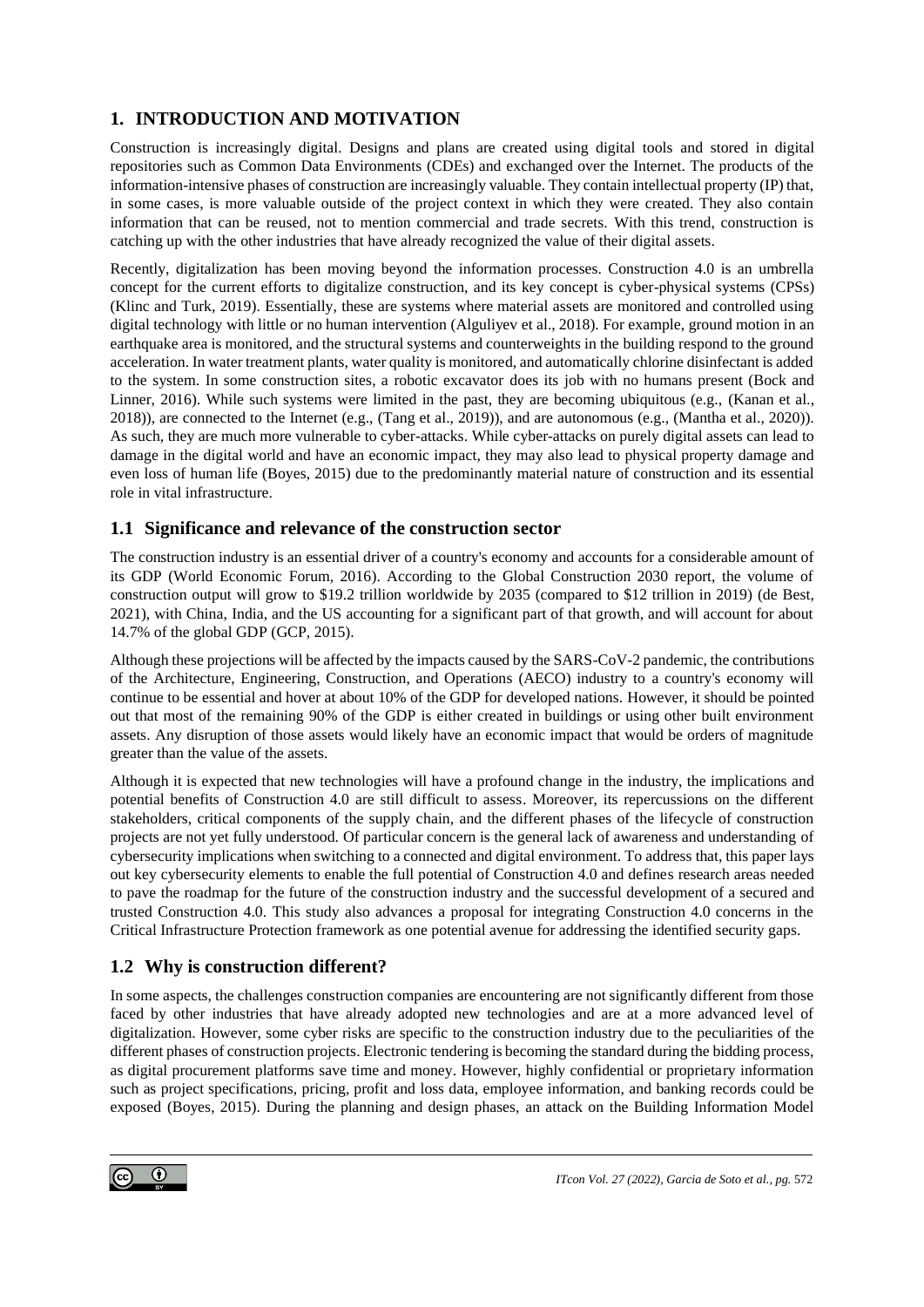(BIM) could compromise essential project information, including personal data. It could also prevent access to the model or corrupt project information, leading to issues in subsequent phases (e.g., construction, O&M). During the construction phase, smart and automated sites are replacing the conventional ones with the help of new technology (Melenbrink et al., 2020). They might include sensors equipped on the construction equipment or materials, a network of cameras to monitor construction progress in real-time, wearable technology to minimize safety hazards, or robotic systems (connected to sensors to capture information that is fed to a control system) to assist workers or conduct construction activities autonomously (Bock and Linner, 2016). Hijacked heavy autonomous construction equipment could endanger lives (Andersson et al., 2019; Sonkor and García de Soto, 2021a, Sonkor et al., 2022), the project, and the surrounding area, while also having tertiary impacts on markets and wider critical infrastructure systems (e.g., damage or delays to the project can impact energy security or other sectors, depending on the nature of the project). During the O&M phase, new technology allows the possibility to move from rigid building management systems (BMSs) to more flexible ones using sensors that interconnect different elements through the Internet of Things (IoT) (Jia et al., 2019). BMSs are particularly vulnerable and can compromise the performance of the building or infrastructure being managed and the safety of humans inside the building.

The previously mentioned risks are particularly unique to construction compared to the other industries, such as healthcare, electronics, and aerospace, for several reasons. The dynamic and continuously changing construction site environments that require active human-machine collaboration increases the criticality of safety and cybersecurity (Sonkor and García de Soto, 2021c). The construction workforce includes people from different socio-economic classes, education levels, cultural backgrounds, and geographic locations, which leads to variability in cybersecurity knowledge, awareness, and understanding. Interoperability issues arise due to the complex nature of the projects where different multidisciplinary teams collaborate across various platforms. Due to the interdependencies and involvement of multiple sub-contracted parties, information exchange, which in many cases includes confidential and sensitive data, occurs even outside the company's network (e.g., using personal computers), which increases the cyber threat surface (Shemov et al., 2020). Moreover, 95% of construction supply chains are small and medium-sized enterprises (SMEs) (Adzroe and Ingirige, 2017) with limited resources devoted to IT. While most general contractors and large subcontractors have cyber-security policies, many smaller subcontractors that participate in projects do not (García de Soto, 2019); nevertheless, they may have access to the information assets of other partners. Last but not least, organizational fluidity caused by the changing landscape of entities assembled for one particular project constitutes a challenge for providing robust cybersecurity. Complex projects result in assemblies of different entities, each with their own level of cybersecurity preparedness, subject to different jurisdictions, and with different norms and practices. Therefore, each project has the potential to create a unique consortium, faced with ever-renewing challenges of coordination on cybersecurity and homogenization on security practices and standards.

Due to the risks and challenges outlined above, construction companies are significantly vulnerable to cyberattacks (Doss and Saul Ewing Arnstein & Lehr LLP, 2019; Mantha et al., 2020, 2021; Mantha and García de Soto, 2019; Pärn and Edwards, 2019; Pärn and García de Soto, 2020; Richey and Sawyer, 2015) and should be proactive in implementing strategies and educating employees to secure data. However, the reality is that awareness and investment in high-level security in the industry are still very low, making this industry susceptible and particularly attractive to hackers (Ghadiminia et al., 2021; Mohamed Shibly and García de Soto, 2020). Therefore, an essential element for the successful transition into the digitalization of the industry is the consideration of cybersecurity.

Some blockchain solutions have been described and proposed to address construction-specific challenges (Sonkor and García de Soto, 2021b; Ye et al., 2018), whereby a building activity is 'blockchained' at the source, complementing BIM journaling mechanisms. These new methods aim to mitigate the cyber-physical disconnect of accountability in the decision-making processes at the preconstruction, construction, and operation phases, adding resilience to the traceability of actors and digital assets in BIM processes. Lamb (2018) surveyed some of these implications, and more recently, working prototypes of blockchain-based Smart Contracts for BIM have been developed and demonstrated to show how contractual RFIs (Request for Information) can be linked directly to BIM object geometry as BIM models are developed (Maciel, 2019a, 2019b, 2020).

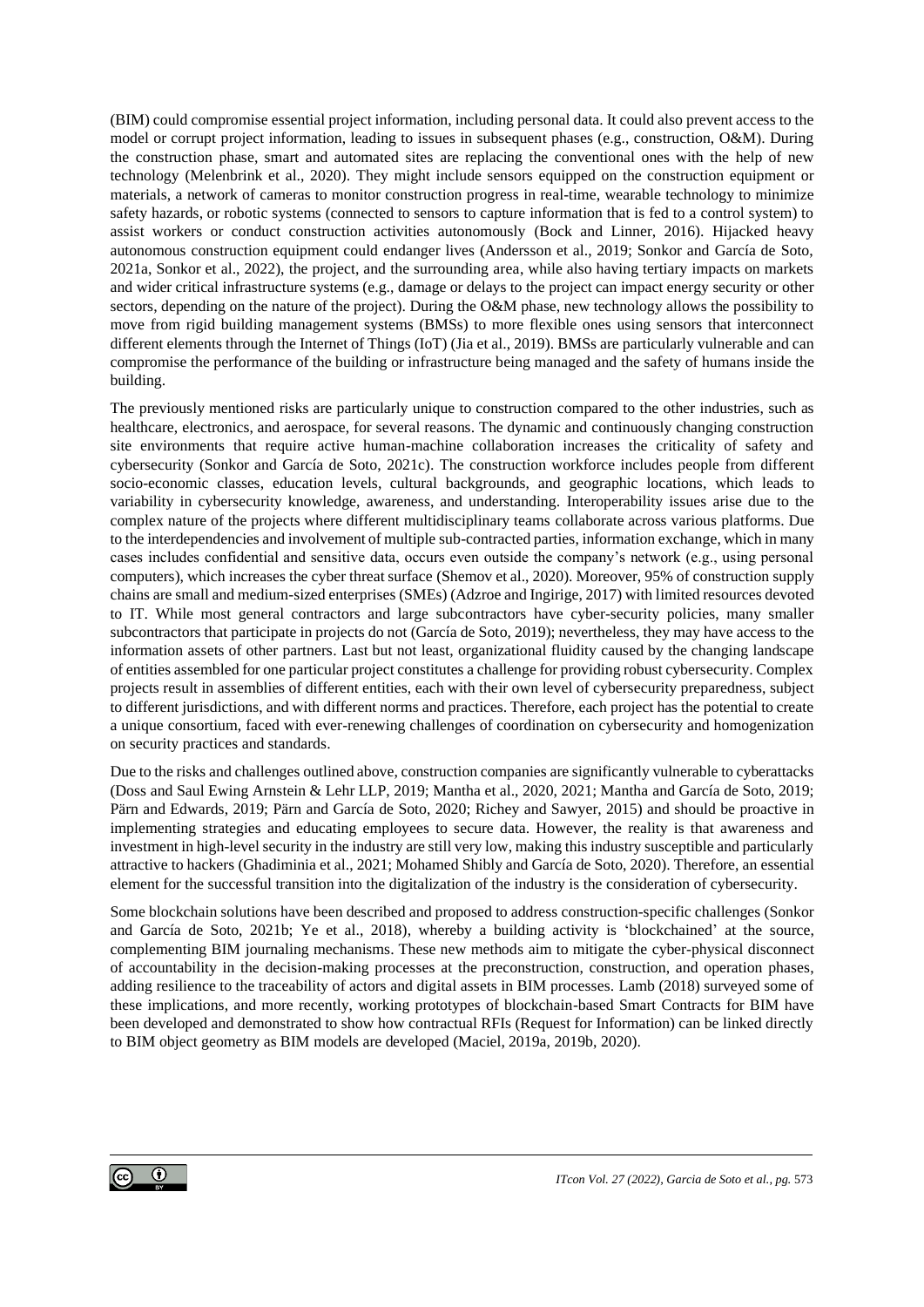## **1.3 Critical Infrastructure Protection (CIP)**

At the basis of the functioning of any society lies a foundation of interdependent and complex systems composed of both technical and organizational components called infrastructures, which operate together as part of a system of systems. These infrastructures are composed of roads, railways, pipelines, power plants, markets, public administration, laboratories, and research facilities. Some of these infrastructures are so important to the functioning of a society that they may be termed critical in that their disruption or destruction would cause significant casualties, loss of life, material losses, and loss of trust and prestige.

In the United States (US), critical infrastructures (CIs) are *"those physical and cyber-based systems essential to the minimum operations of the economy and government"* (PDD-63, 1998) and comprise infrastructures, critical assets, and key resources (Department of Homeland Security, 2003). The European Union (EU) defines CI as an *"asset, system or part thereof located in Member States which is essential for the maintenance of vital societal functions, health, safety, security, economic or social well-being of people, and the disruption or destruction of which would have a significant impact in a Member State as a result of the failure to maintain those functions"* (Council Directive, 2008). CIs are characterized by (inter)dependencies of various types (geographic, physical, technical, informational, social, and political) (Gheorghe and Schlapfer, 2006) and by their tendency to generate complex systems with emergent and ambiguous behaviors that generate potentially dangerous phenomena such as cascading disruptions and unanticipated threats (Bouchon, 2006). The United Nations Security Council (United Nations Security Council, 2017) highlighted this – *"as a result of increasing interdependency among critical infrastructure sectors, some critical infrastructure is potentially susceptible to a growing number and a wider variety of threats and vulnerabilities that raise new security concerns"*.

US President Bill Clinton issued the Presidential Decision Directive 63 (PDD-63) in 1998 to set up a national CIP program that targets to eliminate any potential vulnerabilities to cyber and physical attacks against CIs (PDD-63, 1998). The program got more attention after the September 11 attacks in 2001, which triggered the US and European awareness of the risks of escalating disruptions in interconnected CI systems. CIP offers a comprehensive framework for understanding interdependencies in complex systems and allocating scarce security resources to prevent disruptive events, mitigate their effects, and resume normal functioning as quickly as possible, thereby ensuring resilience in society (Georgescu et al., 2019). The United Nations acknowledges that CIP is a "relatively new acquisition to the global public policy discourse" and that *"a number of countries have chosen to adopt broad and integrated strategies that take into account the need to enhance CI resilience against all hazards, whether man-made or natural"* (The United Nations, 2018).

Given the continuing improvement of CIP processes, this study advances the importance of national and collective action to mitigate the evolving security situation caused by the Construction 4.0 paradigm. Like the Industry 4.0 paradigm, Construction 4.0 is transforming this vital sector through digitalization, automation, and other cybermediated processes in all aspects, from design to construction and operation and maintenance (O&M) (García de Soto et al., 2019; Klinc and Turk, 2019; Mantha et al., 2021). The national CIP frameworks, and formalized collective ones, such as the European Programme for Critical Infrastructure Protection (EPCIP), are useful tools for addressing the impact of systemic changes in the construction sector caused by the shift towards digitalization and automation. This position was forged during the 1<sup>st</sup> Workshop on Cybersecurity Implications of Construction 4.0 that took place in February 2020 at New York University Abu Dhabi (NYUAD). To that end, the possible inclusion of Construction 4.0 considerations in the current CIP practices is described with minimum friction. In addition, suggestions are provided regarding possible future courses of action to ameliorate the increasingly vulnerable cyber-security environment across all the life cycle phases of a construction project, including design, construction, O&M, and end of life.

The rest of this paper is structured as follows. Section 2 presents the details of the research methodology followed in this study. Section 3 provides an overview of the reviewed literature on the past CIP and construction cybersecurity efforts. Section 4 shows the overlap between CIP and the construction sector. Section 5 summarizes how the authors define the classic CIP model. Section 6 proposes a model for CIP that considers construction sites as CIs. Section 7 discusses the findings from this research and provides a future outlook. Finally, the conclusions of the paper are summarized in Section 8.

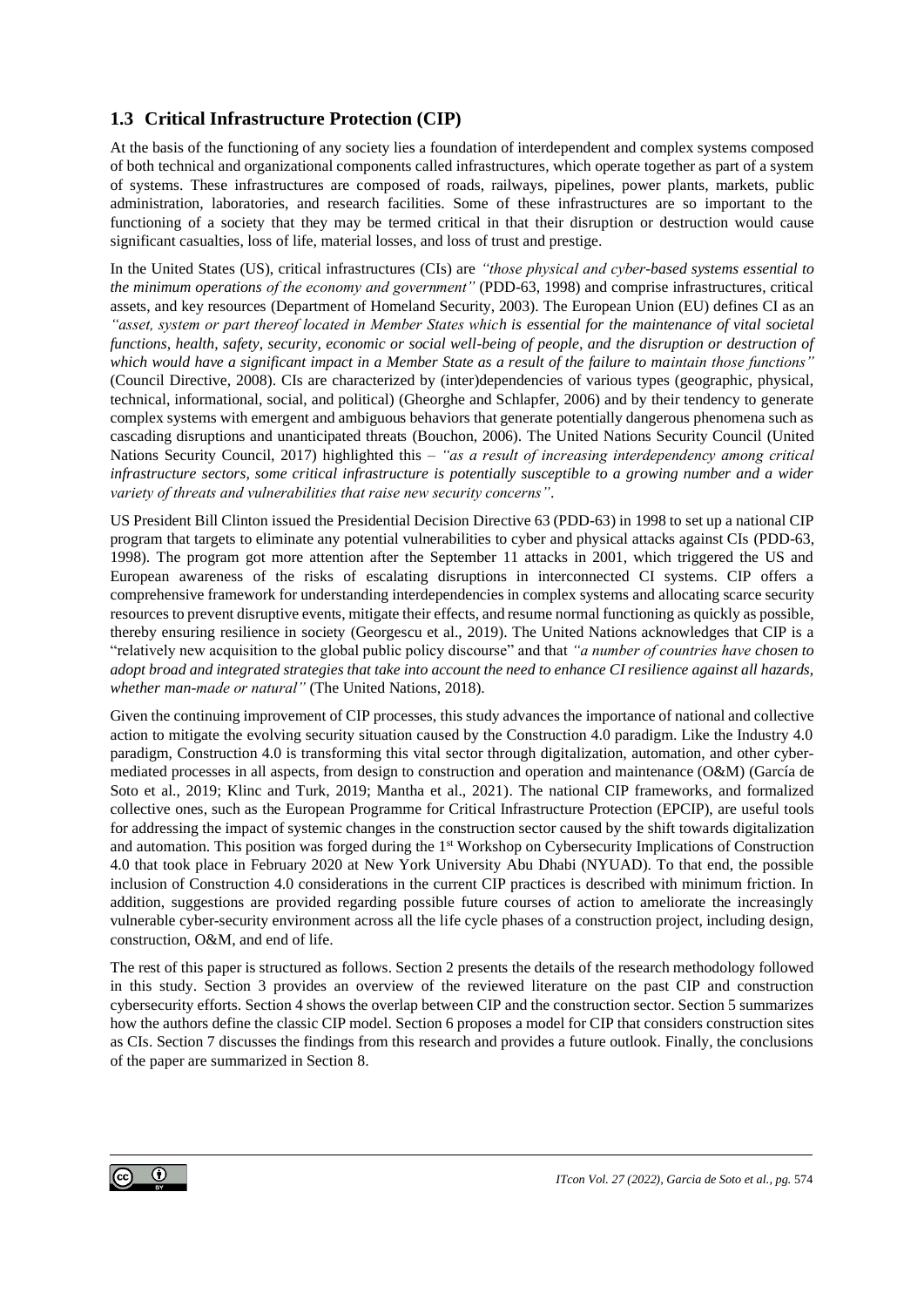## **2. RESEARCH METHODOLOGY**

This section explains the methodology employed in the following sections of this paper. The research methodology is divided into three main sections: (1) *Literature review process*, (2) *The classic CIP model,* and (3) *Proposing a CIP model that includes construction sites*. The first two sections are the predecessors of the third section, and they target justifying the need for the proposed model. The first section (i.e., the literature review process) goes over each step of the literature review prior to having the final set of publications to review and the relevant considerations in each step. The second section (i.e., the classic CIP model) presents a generic summary of the current practices of CIP regulations and processes and their limitations. The last section (i.e., proposing a CIP model that includes construction sites) briefly introduces the proposed CIP model, which is explained in detail in Section 6. The overview of the methodology is demonstrated step by step in a process flow diagram i[n FIG. 1](#page-4-0) to provide a reproducible approach. The step numbers do not necessarily indicate an order (e.g., Steps 1-6 and Steps 7-8 are parallel sets of activities); their intrinsic purpose is to help refer to each step clearly in the following subsections.



<span id="page-4-0"></span>*FIG. 1: Process flow diagram of the research methodology*

## **2.1 Literature Review Process**

Merriam and Simpson (2000, p. 10) define literature review as "to develop a conceptual framework or to explore a topical area for study". In this study, the authors aim for the latter by conducting an exploratory type of review. Exploratory reviews provide a broad overview of the topic rather than a detailed one that covers all available relevant literature (Frederiksen and Phelps, 2018). Since the purpose of the literature review section in this paper was to outline the previous efforts on the two main topics of the study (i.e., *CIP* and *construction cybersecurity)* and show the synergy between them, an exploratory review was a suitable option. The prominent publications from each topic were selected following the steps presented below, and their highlights and common aspects were provided in the Overview of the Reviewed Literature section.

### **2.1.1 Step 1: Defining the research scope**

One of the initial and critical steps of the literature review process is defining the scope of the review (Randolph, 2009). It helps narrow down the possible results of the literature search to a more focused area and thus prevents dealing with a vast amount of information available. This step is necessary to distinguish the relevant from the irrelevant and efficiently manage the time and effort spent on the review (Chen et al., 2018). Determining the period to focus on is also required while conducting the search to ensure the reviewed studies are not obsolete. It is particularly crucial for technology-related topics.

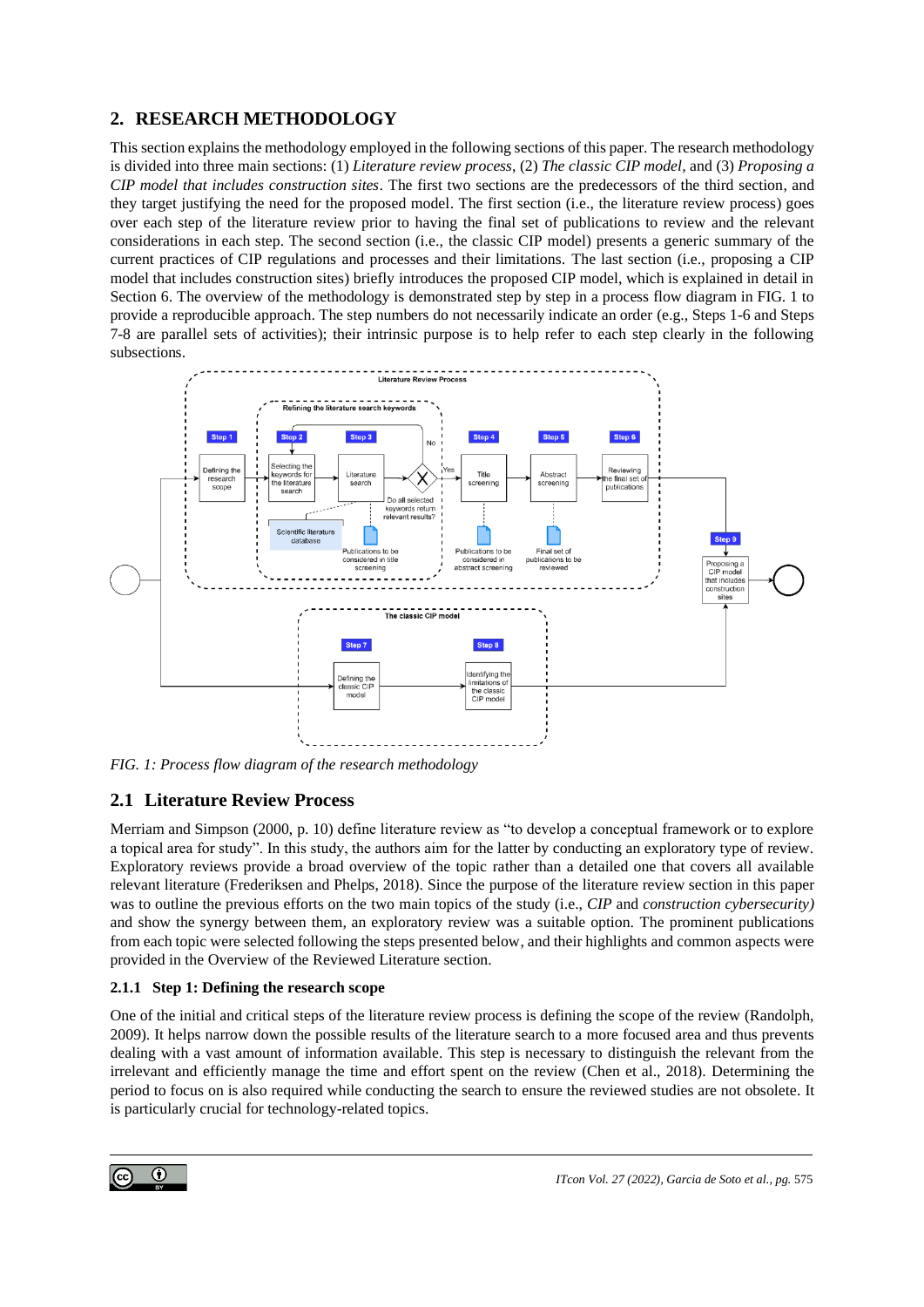The research scope of this study is twofold: reviewing the previous efforts on (1) CIP and (2) construction cybersecurity. The necessity of connecting these two topics and how to make this connection are discussed in Section 6; however, before presenting such a discussion, an overview of both and background knowledge are required. For this reason, the Overview of the Reviewed Literature section provides an overview of these topics. Moreover, the literature search was limited to a five-year publication period, which starts in 2016 and ends in September 2021.

#### **2.1.2 Step 2: Selecting the keywords for the literature search**

Steps 2 and 3 are iterative processes that refine the literature search keywords. In Step 2, a set of keywords have been determined and used for the literature search in Step 3. According to the results returned from the search in each iteration, the keyword combinations to be used were edited, and this iteration was repeated until reaching a list of keywords that only returned relevant results[. TABLE 1](#page-6-0) shows the final set of keyword combinations used in the literature search and the ones considered but decided not to be included. Boolean operators such as OR and AND were used to combine keywords in searches. From the third column to the fifth column (from the left-hand side), the first set of keywords is given, and they are connected with the OR operator. The sixth and seventh columns consist of the second set of keywords, which are also connected with the OR operator. The first and second sets of keywords are connected with the AND operator, which is why AND is shown in the upper row. For example, Search 1 indicates the following: ("Building information model\*" OR "Built environment" OR "Construction industry") AND (Cybersecurity OR "Cyber security").

[TABLE 1](#page-6-0) is divided into two sections to show all considered keyword combinations to be used in the literature search on the two main topics of the study. In the upper section, three included and three not included keyword combinations related to *construction and cybersecurity* are shown. Search 1 and 2 combine two sets of keyword combinations: keywords related to (1) construction (i.e., *building information model\*, built environment, construction industry*) and (2) cybersecurity (i.e., *cybersecurity, cyber security, information security*). For the keyword combination, *building information model*, an asterisk (\*) was used as a wildcard to cover other possible alternatives such as *building information modelling* and *building information modeling*, as Beatty (2016) suggested.Search 3 combines the previously mentioned construction-related keywords with the blockchain-related keywords (i.e., *blockchain* and *distributed ledger*) since the primary benefits of utilizing blockchain technology (e.g., immutability and transparency) are related to cybersecurity. The remaining three keyword combinations in the *construction and cybersecurity* section were not included in the literature search since they did not return any significant results to be considered in the review.

In the lower section o[f TABLE 1,](#page-6-0) keyword combinations related to *CIP* are shown. Only Search 4, which combines the keyword *critical infrastructure protection* with *cybersecurity* (or *cyber security*), was included in the literature search. Even though the focus of the CIP-related articles is mostly cybersecurity, the keyword *cybersecurity* (or *cyber security*) was still included to exclude irrelevant results and focus only on cybersecurity aspects. The remaining keyword combinations were not included as they did not return useful results for the study.

#### **2.1.3 Step 3: Literature search**

As mentioned in the previous subsection and demonstrated in [FIG. 1,](#page-4-0) Step 3 is a part of an iterative process that aims to refine the search keywords. In every iteration, the keyword combinations determined in Step 2 were used for the literature search in Step 3. Scopus database was used for the literature search since it covers more than 82 million documents, over 234 thousand books, and over 7,000 publishers (Elsevier, 2021). The *Article title, Abstract, Keywords* option was selected while searching documents on Scopus. The publication date range was limited from 2016 to the search date (i.e., September 2021), as explained in Step 1. Only the publications written in English were considered. Scopus defines *secondary documents* as documents that are not indexed in their database but included in the references sections of indexed documents. They were also considered as a part of the literature search results. The total number of publications returned from the searches presented in [TABLE 1](#page-6-0) was 366, as shown i[n TABLE 2.](#page-7-0)

#### **2.1.4 Step 4: Title screening**

Title screening is the first step of the overall screening process that narrows down the publications from the literature search. In this step, only the titles of each document were reviewed to eliminate any irrelevant publications. Initially, duplications between different searches were removed. Next, the publications with titles

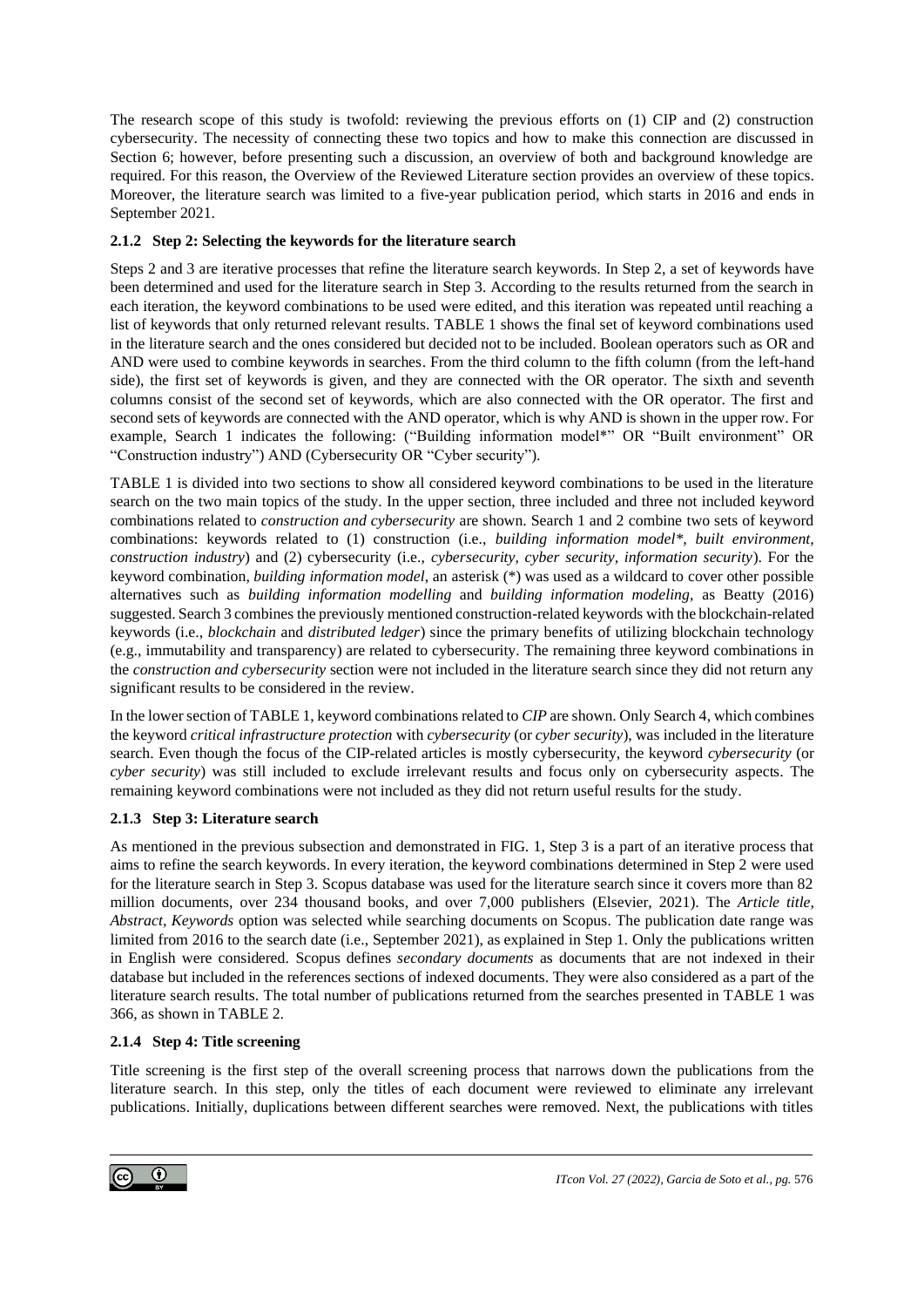that do not directly relate to the search categories were eliminated. For example, in the Search 3 (i.e., construction and blockchain) results, there were a significant number of articles considering the financial contributions of blockchain utilization, such as security of payment and automated payment. Such articles were removed during the title screening step as they did not fit the purpose of this research. Search 4 in the *CIP* category returned many publications focusing on cybersecurity training. These publications were also removed in this step as they are not directly relevant to the scope of this article. This step eliminated 122 publications and left 244 publications for the next step, as shown i[n TABLE 2.](#page-7-0)

| Category         | Search No.   | <b>Search Keyword</b>                   |                        |                            | <b>AND</b>                     |                         |
|------------------|--------------|-----------------------------------------|------------------------|----------------------------|--------------------------------|-------------------------|
|                  |              |                                         | <b>OR</b>              | <b>OR</b>                  |                                | <b>OR</b>               |
|                  | Search 1     | "Building information<br>model*"        | "Built<br>environment" | "Construction<br>industry" | Cybersecurity                  | "Cyber<br>security"     |
|                  | Search 2     | "Building information<br>model*"        | "Built<br>environment" | "Construction<br>industry" | "Information<br>security"      |                         |
| Construction and | Search 3     | "Building information"<br>model*"       | "Built<br>environment" | "Construction<br>industry" | <b>Blockchain</b>              | "Distributed<br>ledger" |
| Cybersecurity    | Not Included | "Building information"<br>model*"       | "Built<br>environment" | "Construction<br>industry" | "Threat<br>model*"             |                         |
|                  | Not Included | <b>AECO</b>                             |                        |                            | Cybersecurity                  | "Cyber<br>security"     |
|                  | Not Included | "Building<br>construction"              |                        |                            | Cybersecurity                  | "Cyber<br>security"     |
|                  | Search 4     | "Critical infrastructure<br>protection" |                        |                            | Cybersecurity                  | "Cyber<br>security"     |
|                  | Not Included | "Critical infrastructure<br>protection" |                        |                            | Construction                   | Execution               |
| CIP              | Not Included | "Critical infrastructure<br>protection" |                        |                            | "Planning<br>phase"            | "Planning<br>stage"     |
|                  | Not Included | "Critical infrastructure<br>protection" |                        |                            | "Design phase"                 | "Design stage"          |
|                  | Not Included | "Critical infrastructure<br>protection" |                        |                            | "Operation and<br>Maintenance" | "O&M"                   |

<span id="page-6-0"></span>*TABLE 1: Final set of keyword combinations for the literature search*

#### **2.1.5 Step 5: Abstract screening**

After reducing the number of publications to a more manageable number in the title screening step, the next step was to further screen them by reading their abstracts. This step employed a more rigorous review than the previous step and targeted to obtain the final list of publications to be reviewed in detail. For Search 1 and 2, since the number of publications was relatively small, the screening was conducted only based on relevance without considering any other aspect. Abstracts of each publication were read to determine relevance, and the publications that did not fit the scope of this research were removed from consideration. As Search 3 and 4 initially returned larger numbers of publications than the other searches (as shown in [TABLE 2\)](#page-7-0), additional considerations were employed while screening them. When there are too many sources to be reviewed, Knopf (2006) suggests focusing on particular authors and studies that are frequently cited and considered to be the leading authorities and focusing on the most recent studies. The latter was already considered during Step 1 (i.e., defining the research scope) by limiting the publication date to the last five years. Following the former suggestion, the publications were sorted by their citation counts before starting the abstract screening. Among the publications with a common research focus, those with higher citation counts were selected and screened for relevance. For example, Search 3 returned multiple publications that specifically focus on the potential of blockchain in the construction sector. Among them, Turk and Klinc (2017) had the highest citation count and was selected due to its influence on this subject. For Search 4 results, a similar approach to Search 3 was used not to miss the prominent research while screening the publications. In addition, the studies focusing on the protection of specific types of critical infrastructures (e.g., water treatment plants, electric power grid) were eliminated in this step since reviewing the publications that

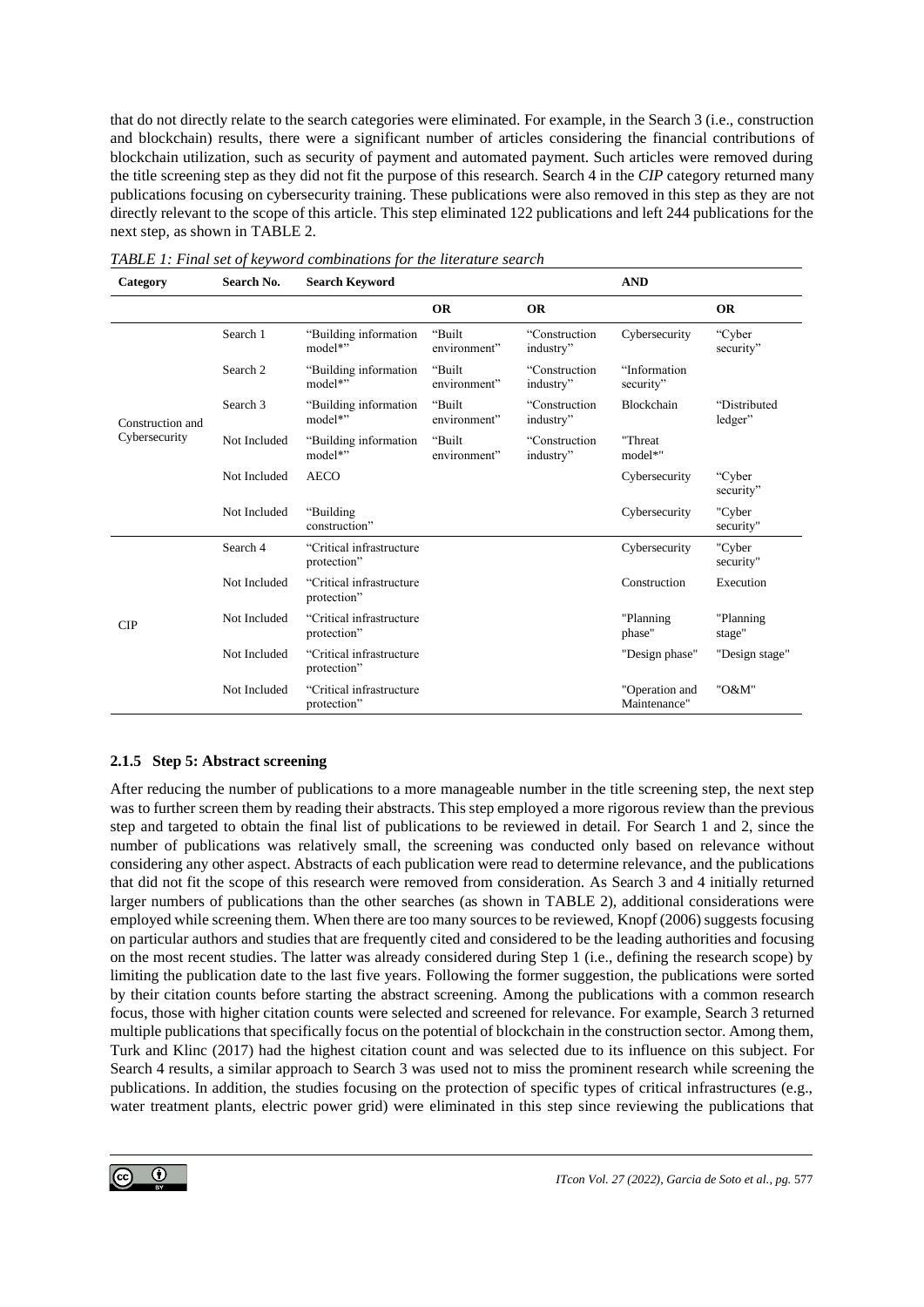discuss the general aspects of CIP was more helpful for this study's purpose. After the abstract screening, 49 publications remained for the detailed literature review, as shown in [TABLE 2.](#page-7-0) A list of these publications can be seen i[n TABLE 3](#page-24-0) in Appendix A.

| Category                          | Search<br>No. | <b>No. of Publications After</b><br>the Literature Search | No. of Publications After<br>the Title Screening | <b>No. of Publications After</b><br>the Abstract Screening |
|-----------------------------------|---------------|-----------------------------------------------------------|--------------------------------------------------|------------------------------------------------------------|
|                                   | Search 1      | 28                                                        | 15                                               |                                                            |
| Construction and<br>Cybersecurity | Search 2      | 11                                                        | 9                                                | 28                                                         |
|                                   | Search 3      | 198                                                       | 131                                              |                                                            |
| <b>CIP</b>                        | Search 4      | 129                                                       | 89                                               | 21                                                         |
| <b>Total No. of Publications:</b> |               | 366                                                       | 244                                              | 49                                                         |

<span id="page-7-0"></span>*TABLE 2: Number of publications before and after the screening steps*

#### **2.1.6 Step 6: Reviewing the final set of publications**

After the title and abstract screening, the final set of publications shown in [TABLE 3](#page-24-0) in Appendix A remained to be reviewed in detail in Step 6. In this step, the 49 publications were scrutinized to find common aspects and differences among them. While reviewing, the main aspects of each publication were listed to summarize the studies and group them using these aspects. Grouping the studies helped organize the overview presented in Section 3. This step is crucial to show the connection between the two main topics of the study (i.e., *CIP* and *construction cybersecurity*) and support the proposal made in Step 9.

### **2.2 The classic CIP model**

This set of activities is the predecessor of Step 9, which proposes a novel CIP model that includes construction sites. Steps 7 and 8 were included in this part of the process flow (as shown in [FIG. 1\)](#page-4-0), and they were performed in parallel to the previously explained literature review process. The details of these steps are explained below.

#### **2.2.1 Step 7: Defining the classic CIP model**

This step presents a generic overview of the current common practices of identifying a system as critical and setting regulations for the identified CI. The set of common practices is demonstrated with the classic CIP, which is based on the authors' experiences. The classic CIP model is explained in three levels: strategy level, decisionmaking level, and operational level. The actors involved (e.g., CI owner, authorities) and their roles are briefly provided at each level.

#### **2.2.2 Step 8: Identifying the limitations of the classic CIP model**

In this step, the limitations of the current common practices of CIP were listed to support the need for a novel approach. The potential adversaries that might occur by not including the earlier stages (e.g., design, planning, construction) of CI within the CIP efforts were provided. The limitations presented in this step justify the reasons for integrating construction in the classic CIP model.

### **2.3 Step 9: Proposing a CIP model that includes construction sites**

This is the final step of this research, where the authors propose the inclusion of a new aspect in the current practices of CIP. This new aspect includes all the phases of the CI life cycle before the handover and O&M, including the construction works. The roles and responsibilities of different parties in the proposed CIP model are explained and demonstrated with a process flow (See [FIG. 3\)](#page-14-0). Additional steps appended to the proposed model are grouped into two levels, namely the *decision making level* and *operational level.* The functions and benefits of these two additional levels are provided in this step.

## **3. OVERVIEW OF THE REVIEWED LITERATURE**

This section presents an overview of the reviewed literature, mentioning the common aspects and research focuses of the 49 publications listed in [TABLE 3](#page-24-0) in Appendix A. This overview aims to support the proposed CIP model in Section 6.

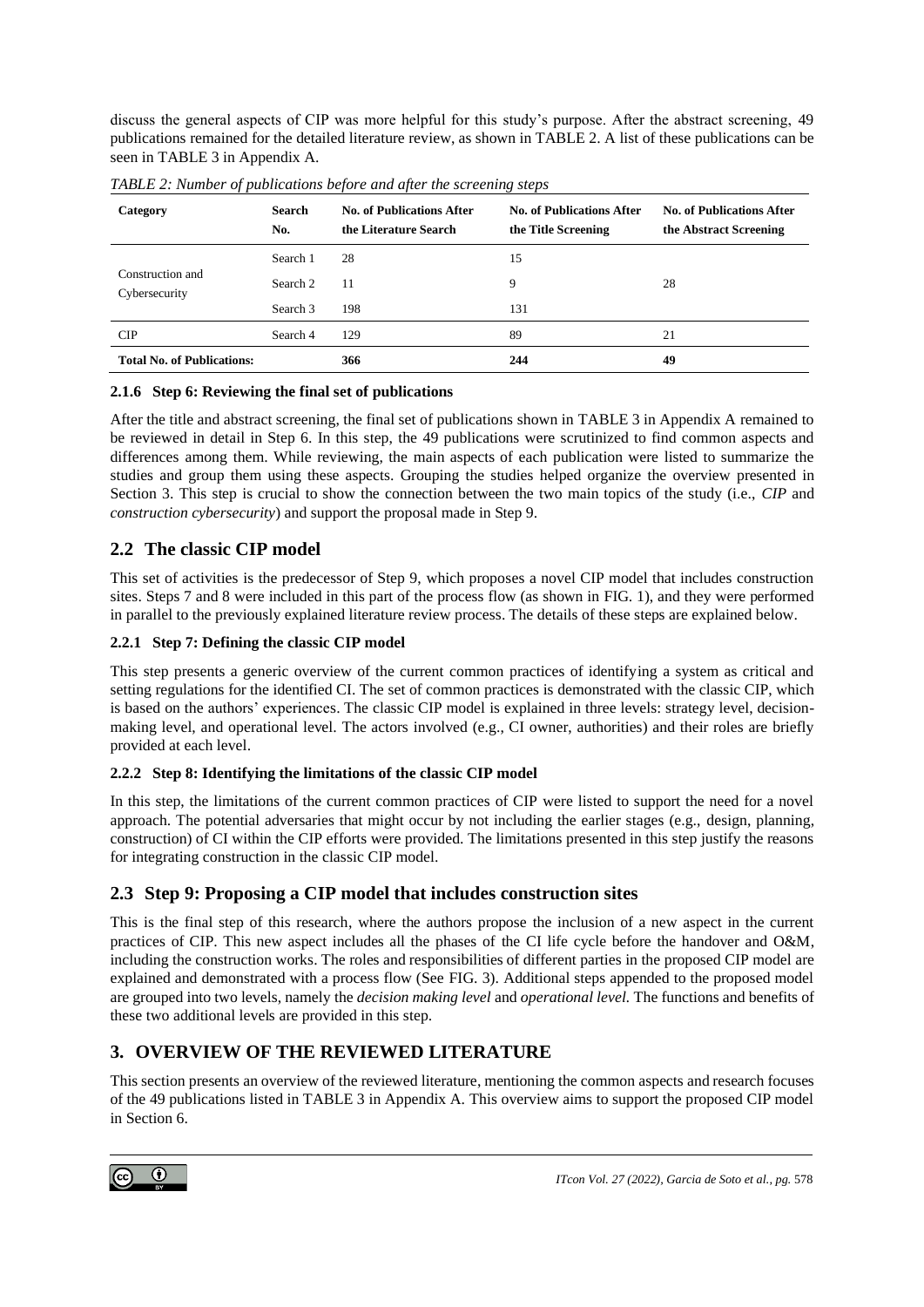### **3.1 Construction and Cybersecurity**

After a long history of under-digitalization, the construction industry is making a shift towards digitalization and automation due to rapidly growing information and communication technologies (ICT) (Doss and Saul Ewing Arnstein & Lehr LLP, 2019; Jones, 2016; Mantha and García de Soto, 2019) such as 3D printing, blockchain, robotics, machine learning, drones, big data, IoT, artificial intelligence, predictive analytics, augmented reality, and real-time graphic engines, to name a few. This is referred to as Construction 4.0, which is the construction industry's surrogate of Industry 4.0. The aim thus is to have connected CPSs at every stage of a construction project's life cycle (Alsaadoun, 2019; Mantha and García de Soto, 2019), starting from the bidding phase to the end of life. If achieved, this will have the capability to transform the design, planning, construction, and O&M of the civil infrastructure systems and positively impact the overall project time, cost, and resources used (Mantha and García de Soto, 2019). For example, the adoption of digital twin technology assists in creating a digitally built environment, which can integrate the currently fragmented sector by having a digital replica through which all project participants can collaborate (Alshammari et al., 2021). This Industry 4.0 concept has been mostly driven by BIM and CDE technologies in construction. This also promotes transparency among the different phases of the lifecycle of construction projects. However, as the industry becomes more connected and digitized, the importance of cybersecurity becomes significant (Doss and Saul Ewing Arnstein & Lehr LLP, 2019; Gambill and Giszczak, 2017; Jones, 2016; Mantha et al., 2021; Mantha and García de Soto, 2019; Pärn and Edwards, 2019) and should be considered by all of the stakeholders and project participants.

The digitalization inherent in the Construction 4.0 phenomenon has led to a transformation in the security environment of the AECO sector, which has become more challenging and more dynamic (Mantha et al., 2021; Mantha and García de Soto, 2019). The challenges associated with Construction 4.0 and cybersecurity have been described throughout this article. However, in general, the AECO sector has become exposed to the security dynamics of the cyber environment, with specific risks, vulnerabilities, and threats. There is a rich literature in the broad cybersecurity field; however, it has to be noted that the AECO sector has rarely been distinguished from other domains as an object of study to highlight the specifics of cybersecurity threats in the sector. The threat environment of Construction 4.0 is complex, and the relative opacity of the sector heightens its vulnerability to external threats and fragility to internal weaknesses from a cybersecurity perspective. With this in mind, the security and threat environment of the AECO sector concerning the general cybersecurity issues and suggested solutions from the reviewed literature are presented below.

#### **3.1.1 Occupational Phase**

Different studies on construction cybersecurity focused on different phases of built environments. Several of the reviewed publications focused on the cybersecurity threats and risks of smart buildings and thus the O&M phase of construction projects. This phase has received greater attention from scholars due to the advances in smart building technologies and the increasing use of IoT for facilities management. Pärn and Edwards (2019), Gračanin et al. (2018), Stamatescu et al. (2020), Ghadiminia et al. (2021), Raveendran and Tabet Aoul (2021), and Urquhart et al. (2019) stressed the importance of robust cybersecurity in the smart built environments due to the potential physical impacts on the safety and well-being of the inhabitants, and they all mentioned the lack of attention to cybersecurity in the AECO industry. Pärn and Edwards (2019) mainly focused on CI asset management and listed the potential malicious actors, their motivations, and the different techniques used. The malicious actors mentioned in their paper are grouped as hacktivists, patriot hackers, cyber-criminals, malware authors, cyber-terrorists, cybermilitias, and script kiddies based on their motivations. As a potential solution and risk mitigation measure, blockchain technology was proposed due to the secure approach that it provides for data storage and exchange. Grundy (2017) went over the cybersecurity vulnerabilities of CPSs utilized in the BMSs and discussed several possible solutions, such as blockchain and cybersecurity frameworks. Gračanin et al. (2018) pointed out the need for a real-time monitoring system to track potential risks and warn the inhabitants when needed. They proposed a biologically inspired smart built environment modeling approach that jointly employs the robotics' three laws and swarm intelligence. Stamatescu et al. (2020) and Ghadiminia et al. (2021) provided an overview of cybersecurity challenges faced during the O&M phase of built environments and underlined the criticality of the human factor. Raveendran and Tabet Aoul (2021) investigated the risks and threats of smart buildings and cities from a broader perspective and reviewed the relevant literature. They identified five main risk themes that include *the consternation from cyber-security threats*. Last but not least, Urquhart et al. (2019) scrutinized the challenges of adaptive architecture from several different lenses, including the physical and information security risks and the

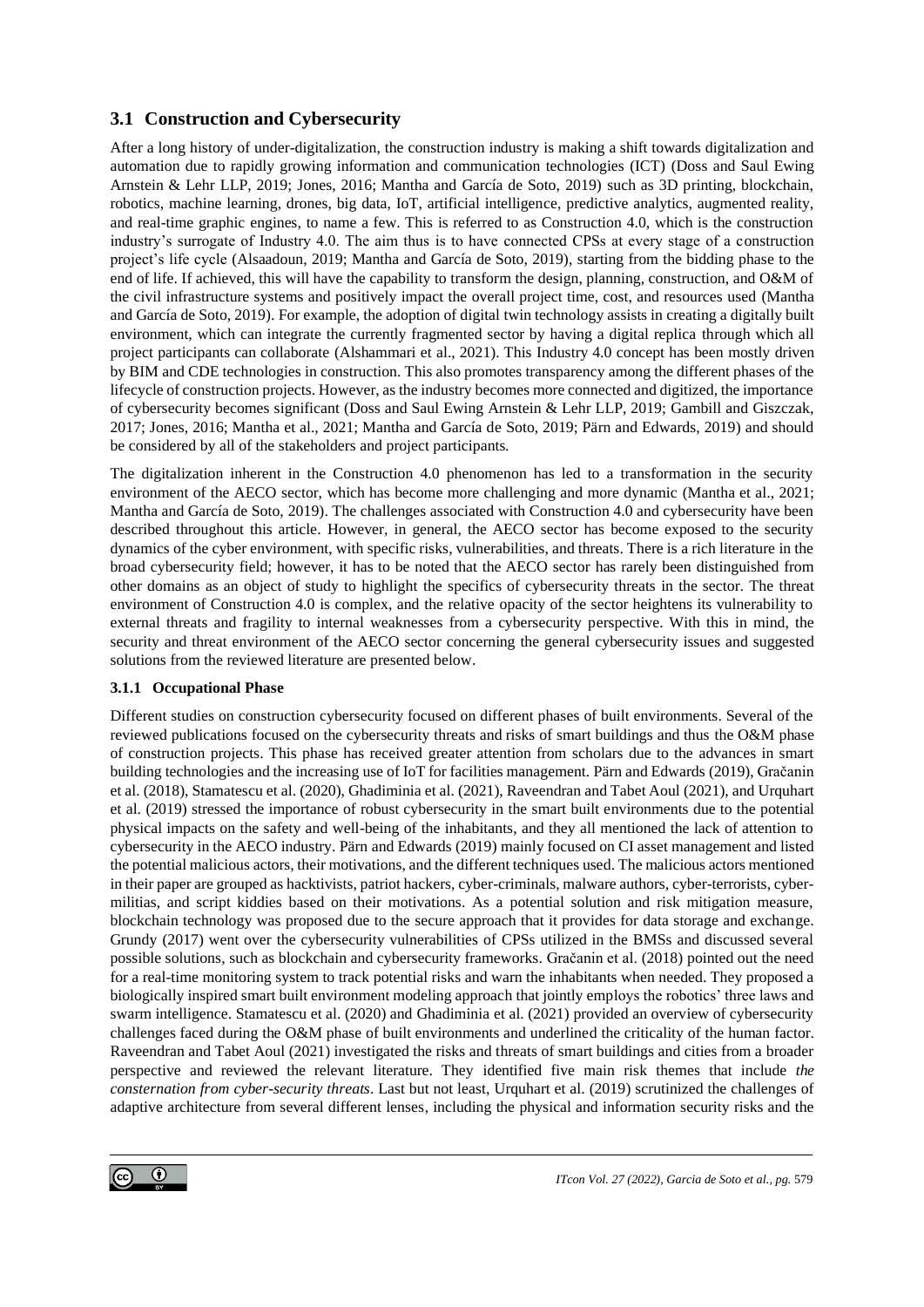management of personal data. They emphasized the importance of designing buildings that are resilient to cyberattacks and breaches.

#### **3.1.2 Pre-occupational Phases**

Among the reviewed literature, some publications focused on the cybersecurity aspects of the pre-occupational phases (e.g., design, construction, commissioning) of construction projects. Mantha et al. (2021) mentioned that the data collected by commissioning agents during the commissioning phase could be tampered with at the sensor (i.e., by compromising the sensor) or at the display (by compromising the dashboard) or when the sensor data is in transit. A malicious owner, or a rogue contractor, could do this to obtain the certification faster and without fixing the violations. Alternatively, an employee in either entity could do this to damage their reputation. To address this issue and detect faulty or rogue sensors or deter a rogue insider, Mantha et al. (2021) suggested a randomized sensor check-pointing approach as a countermeasure. For this, they developed an autonomous multisensor fusing mobile robotic data collectors to use during the onsite data collection and verification process. Mohamed Shibly and García de Soto (2020) and Mantha and García de Soto (2019) focused on the elevated cybersecurity risks due to the increasingly connected and digital nature of construction sites. Mohamed Shibly and García de Soto (2020) proposed a threat modeling approach based on QuantitativeTMM for the construction phase. To demonstrate the implementation steps and practicality of the proposed model, a 3D concrete printer was considered. Mantha and García de Soto (2019) developed a generic cybersecurity risk identification framework and conducted scenario analysis using design-bid-build and integrated project delivery construction networks. Zheng et al. (2019a) underlined the paucity of studies on potential information security issues related to BIM. They proposed a context-aware access control model for BIM systems that utilize cloud servers to store and exchange data. They targeted to provide enhanced confidentiality and a reduced risk of data leakage. Finally, Cuinas (2020) suggested adding new layers in the building information model to include the electromagnetic behavior of the construction elements to demonstrate the isolation level of the building with regards to wireless communication and estimate the protection of the building against cyber-attacks.

#### **3.1.3 Blockchain and Distributed Ledger Technologies in Construction**

After the successful financial implementations of blockchain, such as cryptocurrencies, industry and academia started investigating various use cases in different fields. Construction is one of these fields, and Turk and Klinc (2017) are among the first to identify the value of blockchain in relation to the different phases of construction projects and, in particular, to address some of the confidentiality issues raised by BIM CDEs. Further analysis of distributed ledger technologies (DLT)—the umbrella term for peer-to-peer value transaction systems that comprises blockchain as well— and blockchain applications in the sector has been published by numerous reports in the industry and articles by academic scholars, reinforcing this trend.

Blockchain technology has the potential to provide a hacker-safe ecosystem for the transfer of digital assets (Turk and Klinc, 2017). Li et al. (2019) conducted a systematic literature review to identify the state-of-the-art of DLT applications in the construction industry. Moreover, they proposed a socio-technical framework for the DLT implementation in the industry. This framework includes two conceptual models, namely *DLT Four-Dimensional Model* and *DLT Actors Model,* which are explained in detail in their paper. Yang et al. (2020) analyzed and compared the feasibility of two different types of blockchain systems— public and private. They evaluated the pros and cons of each system in two case studies. Zheng et al. (2019b) proposed a new system named bcBIM, which integrates BIM and blockchain to enhance cybersecurity aspects such as integrity, traceability, and authenticity. Hunhevicz and Hall (2020) developed a framework that helps match different DLT design options with the specific requirements of different scenarios in the construction industry. In Nawari and Ravindran's (2019) paper, the potential of blockchain in providing quick recoveries for post-disaster areas was studied. They proposed a framework that jointly uses BIM and blockchain to accelerate the permit processes in post-disaster situations. Xue and Lu (2020) emphasized the information redundancy problem of previous blockchain implementations in the construction industry and proposed an approach to minimize this redundancy in the BIMblockchain integration.

Blockchain can also be used to share sensitive digital information of an asset in a CDE environment, limiting unauthorized redistribution of data and, therefore, making collaborative workflows more secure. The asset data (e.g., a BIM object) can be validated by or converted into a block representing a digital transaction, and there can be stakeholder interaction within a federated project in the CDE environment as they receive a track record of the

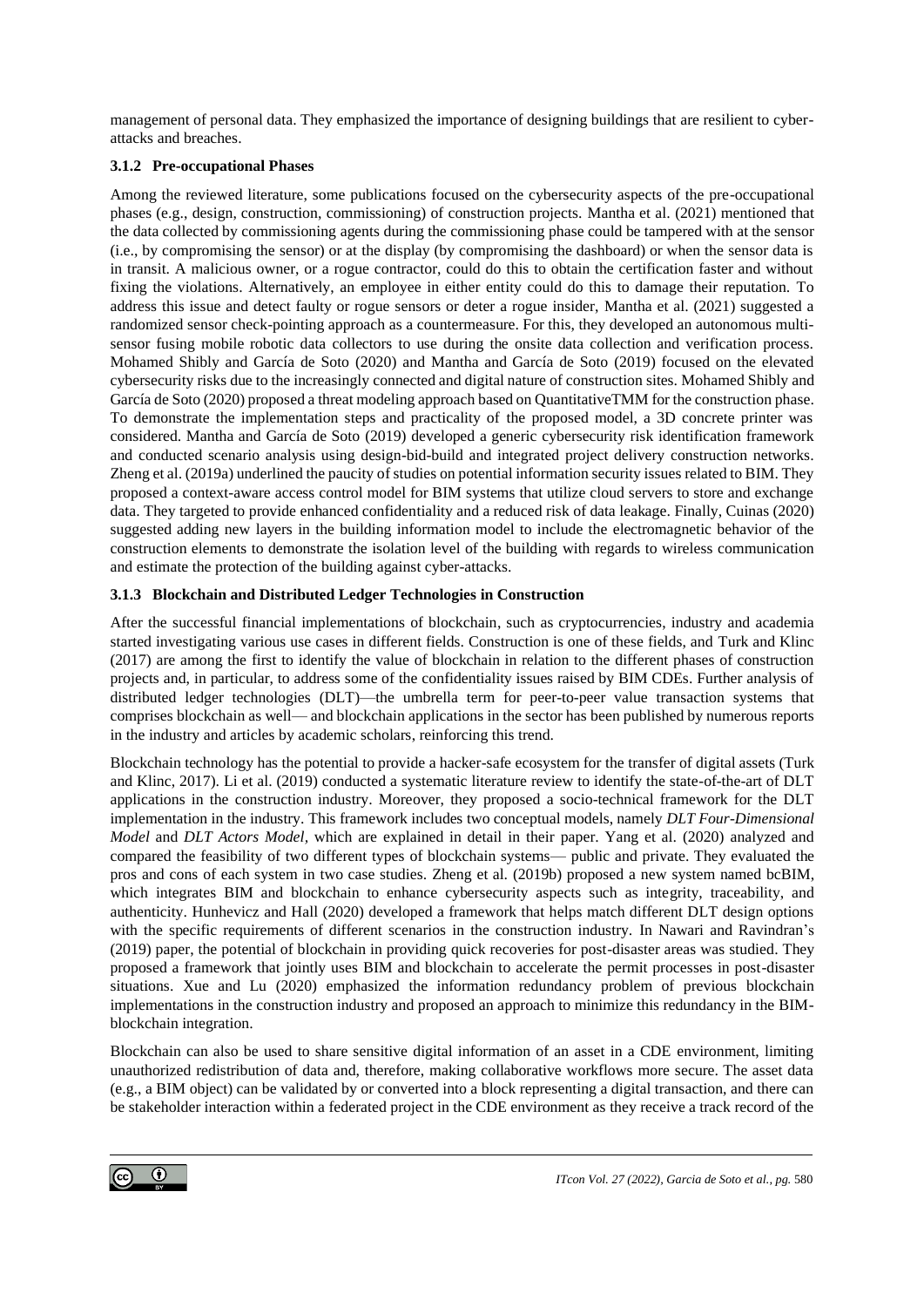individual transaction created by the nodes sharing the block (Pärn and Edwards, 2019). Erri Pradeep et al. (2021) focused on the potential cybersecurity improvements in data exchange systems in construction networks that blockchain can provide. These aspects include but are not limited to data privacy, data integrity, and data longevity. Another research to provide secure information exchange in construction was conducted by Lee et al. (2021). In their study, the integrated use of digital twin and blockchain was proposed for traceable data communication and demonstrated in a case study using a prefabricated brick.

More recently, blockchain applications such as smart contracts are thought to be the key technology for improving collaboration and management of construction teams and enhancing traceability during projects, reducing cash flow issues often experienced by all tiers of contractors and suppliers (Maciel, 2020). For example, the study by Ciotta et al. (2021) proposes the use of smart contracts and blockchain in construction projects where the information exchange takes place in various CDEs. They aim to increase the transparency and reliability of the decisions made during the projects and reduce human error in data transmittals. They presented their idea on a prototype and compared it with the traditional approach. Another use case of blockchain, quality information management, was studied by Sheng et al. (2020). They developed a framework that utilizes blockchain and smart contracts to provide secure quality information management and reduce the possibility of disputes between stakeholders by involving them in the consensus mechanism. To verify the feasibility of the proposal, a prototype named Construction Quality Integration System was built.

## **3.2 Critical Infrastructure Protection (CIP)**

Cybersecurity threats constitute a significant challenge for critical national infrastructures, similar to all other environments where interconnected devices and systems are becoming the norm (Ani et al., 2019; Bobowska et al., 2018; Carr, 2016; Karabacak et al., 2016b, 2016a; Tatar et al., 2016; Watanabe, 2019). The potential adverse effects of these threats are exacerbated considering the criticality of CIs to keep any society functioning (García de Soto et al., 2020; Harašta, 2018; Tatar et al., 2019; Watanabe, 2019). Therefore, providing robust cybersecurity for CIs is a vital part of the national security agendas of most countries (Karabacak et al., 2016a; Tatar et al., 2016). The initial acts of CIP by the US government and the following actions taken by the European Union were briefly mentioned in Section 1. This section provides an overview of the prominent academic research analyzed as a part of the literature review.

Regulation is one of the most common tools for governments to manage cyber-risks against CIs (Slayton and Clark-Ginsberg, 2018). Therefore, several studies among the reviewed publications focused on the regulatory aspects of CIP. Slayton and Clark-Ginsberg (2018) mentioned the concerns about *regulatory capture* where the regulations are to the advantage of particular private organizations instead of the public welfare. They analyzed the source of expertise and the inclusion of experts from various disciplines while making governmental decisions related to CIP. Karabacak et al. (2016b) analyzed different regulatory approaches for the CIs in Turkey to identify the most suitable ones. Nweke and Wolthusen (2020) discussed the effect of privacy and data protection laws and regulations in motivating or deterring companies from sharing cyber threat information, which is suggested as an effective tool for enhancing a country's overall cybersecurity level. Clark-Ginsberg and Slayton (2019) investigated the interaction between the CIP regulations and CIs themselves. They concluded that cybersecurity regulations do not necessarily reduce all forms of cyber-risks and worsen them in some cases. Butrimas (2020) stressed the necessity of taking international actions (e.g., European Council's Convention on Cybercrime) instead of the national ones to be better protected from state-resourced attackers (i.e., state actors). Wilner's (2017) work focused on the practicality of linking deterrence theory to cybersecurity regulations and CIP and identified its potential limitations. White et al. (2016) analyzed the current cybersecurity practices applied by critical sectors such as Electricity, Water, and Aviation to find the emerging threats against them.

Public-private partnership (PPP) is seen as a key factor in mitigating the threats against CIs (Carr, 2016; Watanabe, 2019). Carr (2016) investigated how governments and private entities see their roles in improving the national cybersecurity level and discovered that there is a disjunction between what each side expects from the other. Watanabe (2019) emphasized the importance of having a strong PPP in keeping CIs secure. They presented the lessons learned and challenges from Japan's ten-year PPP for CIP, which can serve as a good example for other countries. Warren and Leitch (2018) presented the strengths and weaknesses of the Australian National Cybersecurity Strategy, developed in 2016. Weiss and Biermann (2021) claimed that governments' choices of assigning responsibilities to private entities should depend on the characteristics of challenges and nationwide

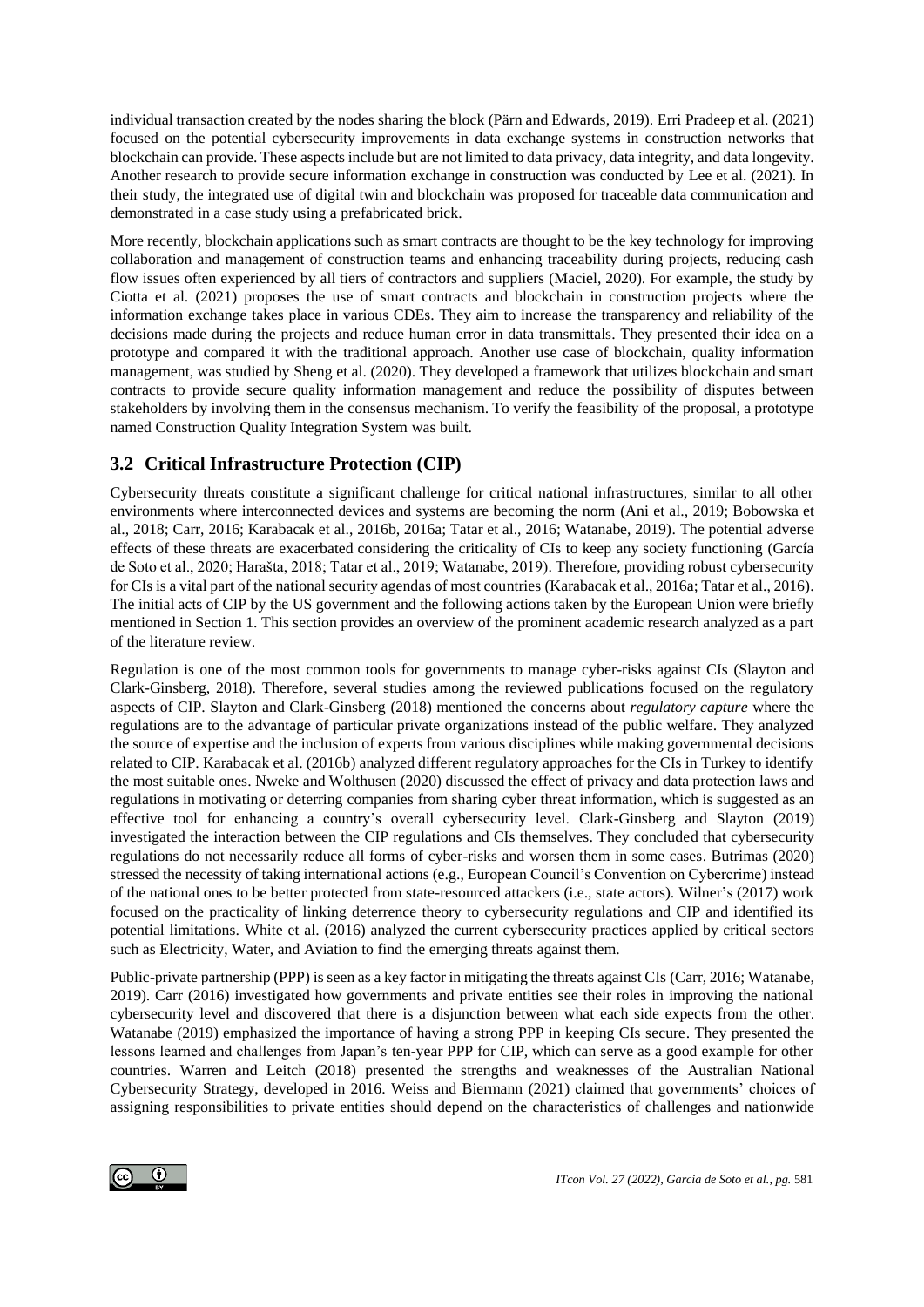institutional settings. Aoyama et al. (2017) and Kim et al. (2019) focused on the role of cybersecurity exercises in enhancing various organizations' preparedness for cyber threats. While Aoyama et al. (2017) examined different types of exercises to suggest the most suitable options for different preparedness levels, Kim et al. (2019) developed a cybersecurity exercise platform that simulates real industrial control systems (ICS) conditions. Bucovetchi et al. (2019) developed a Netlogo model that utilizes agent-based modeling to emphasize the dependency of the critical air transport infrastructure on critical space infrastructures. One of the scenarios tested included the propagation of disruptions caused by cyber-attacks on satellite systems. Finally, Toliupa et al. (2019) proposed a quantitative assessment that measures the level of protection for CIs.

# **4. OVERLAP BETWEEN CIP AND CONSTRUCTION**

A CI is a system that may also consist of a built asset, in addition to the specific equipment, human resources, organization or digital command, control, and coordination systems (such as for administrative purposes) that enable it to perform its critical functions, such as the production of critical goods or services. Most CI, as identified in the taxonomy of CIP-practicing states, will contain the built environment. Critical Infrastructure Protection also concerns itself with the lifecycle aspects of the systems and the underlying critical assets, whether built, manufactured, or coded (Gheorghe et al., 2018). In practice, however, due to the identification and designation model discussed in Section 6, the existing CIP frameworks focus on the O&M phase and, in certain instances, on the decommissioning phase as well (e.g., nuclear power plants, offshore oil rigs) where hazards may occur as a result of the process.

For the most part, we find that CIP does not dedicate sufficient attention to the earlier phases and only in particular situations where existing regulations warrant it (e.g., nuclear facilities). In the recent past, there has been an increased focus on resilience by design as a principle of CI (Gheorghe et al., 2018), where the future infrastructure needs to be designed and built with the idea of a) minimizing vulnerabilities; b) mitigating damage from the materialization of an adverse event; c) ensuring graceful decline in infrastructure operation; d) ensuring reduced couplings between CI components and subsystems or between the particular CI and others, thereby slowing down the propagation of dysfunctions in chained critical infrastructures; e) having failsafes, redundancies, flexibility and adaptability in operation; f) promoting the rapid resumption of normal levels of activity or an acceptable percentage of normal functioning; g) preventing the "fortuitous alignment of breaking points", which leads to cascading disruptions in a CI system-of-systems and the enhancement of the scope, duration and severity of a crisis event, among others (Pescaroli and Alexander, 2016).

Nonetheless, most of the CIP efforts still do not consider all the different life cycle phases of a construction project as a whole, just the O&M phase, which involves operation, retrofitting, and decommissioning. One exception is the heavily regulated sector of nuclear power plants, where there is already a focus on the security consequences of all the phases of the plant's life cycle – from site selection to design, construction, O&M, upgrading, and decommissioning to the sourcing of fuel and the disposal of waste (Mureșan et al., 2018). This study argues that the changes in the security environment generated by the Construction 4.0 paradigm warrant a similar approach to the protection of other types of infrastructure in general and, most importantly, the CI across all the phases of its life cycle.

# **5. DEFINING THE CLASSIC CIP MODEL**

This section defines what the authors consider *the classic CIP model* based on their experience. FIG. 2 shows a generic overview of the classic CIP model. It consists of three levels, namely, strategy level, decision-making level, and operational level. The overarching objective is to identify a system as critical and formulate security plans and other related compliance measures. This model, and its three levels, refers to the organization and regulation of the protection of the critical infrastructure, not to the organization and regulation of the activity of the critical infrastructure, usually consisting of the production of critical goods and services. While the two may overlap, it is no less true that CIP activities may take place also when the CI in question is partly or totally nonoperational due to maintenance, upgrades, or a pre-occurring disruption event.

# **5.1 Strategic level**

At this level, a national CIP authority (usually under the Ministry of Interior or, in the US, the Department of Homeland Security) receives input from several organizations such as the Executive (e.g., dedicated organizations

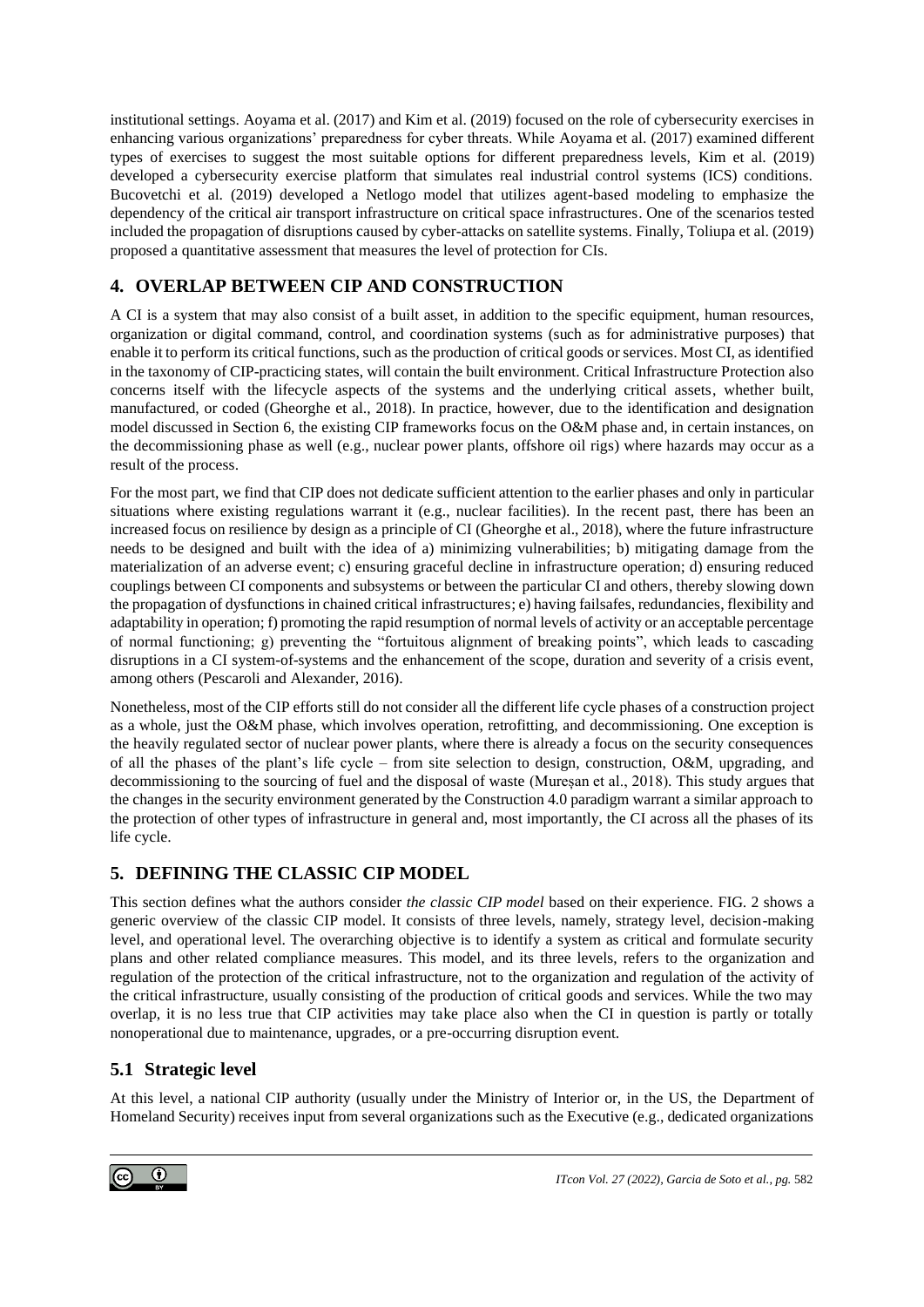under the President or Prime Minister), the legislature (e.g., regulations), partner countries, and supranational authorities. With the help of this input, CIP activities are coordinated, information is exchanged, and incidents are reported.

## **5.2 Decision-making level**

This level deals with a competent authority designated for a particular sector (e.g., finance, agriculture, energy, communications, etc.) to lead a process to identify and designate new CI in accordance with the set methodologies. At the end of this process, it will be decided if an asset will be designated a CI or not and which will be the competent regulatory authority.

# **5.3 Operational level**

Finally, the owner or operator of the CI (which can also be a tandem of owner entity and facility management entity) is responsible for its functioning and, after having its asset or system designated as a CI, must comply with various regulations (national, international, supranational transposed in national legislation like in the EU). Usually, regulations include obligations such as performing regular security and risk assessments, reporting incidents to their competent authority, formulating and updating an Operator Security Plan, or investing in resolving security issues.



*FIG. 2: A simplified version of the classic CIP model*

# **5.4 Limitations of the classic CIP model**

As discussed in the section above, the current approach (i.e., the classic CIP model) is to have national authorities (or European authorities in concert with national ones for European Critical Infrastructures impacting two or more Member States as part of EPCIP) identify and designate national CIs following a series of quantitative and qualitative criteria. However, the same infrastructure is usually not designated or recognized as critical (or incipiently critical) during earlier stages, such as design, planning, and construction, for the purposes of ensuring an added level of protection. We have presented some of the few exceptions to this state of fact. This is a critical security gap because of a) normal construction-related accidents, which are random disruptions due to complexity and unintended system interactions and behaviors; b) systemic weaknesses due to errors of design and building

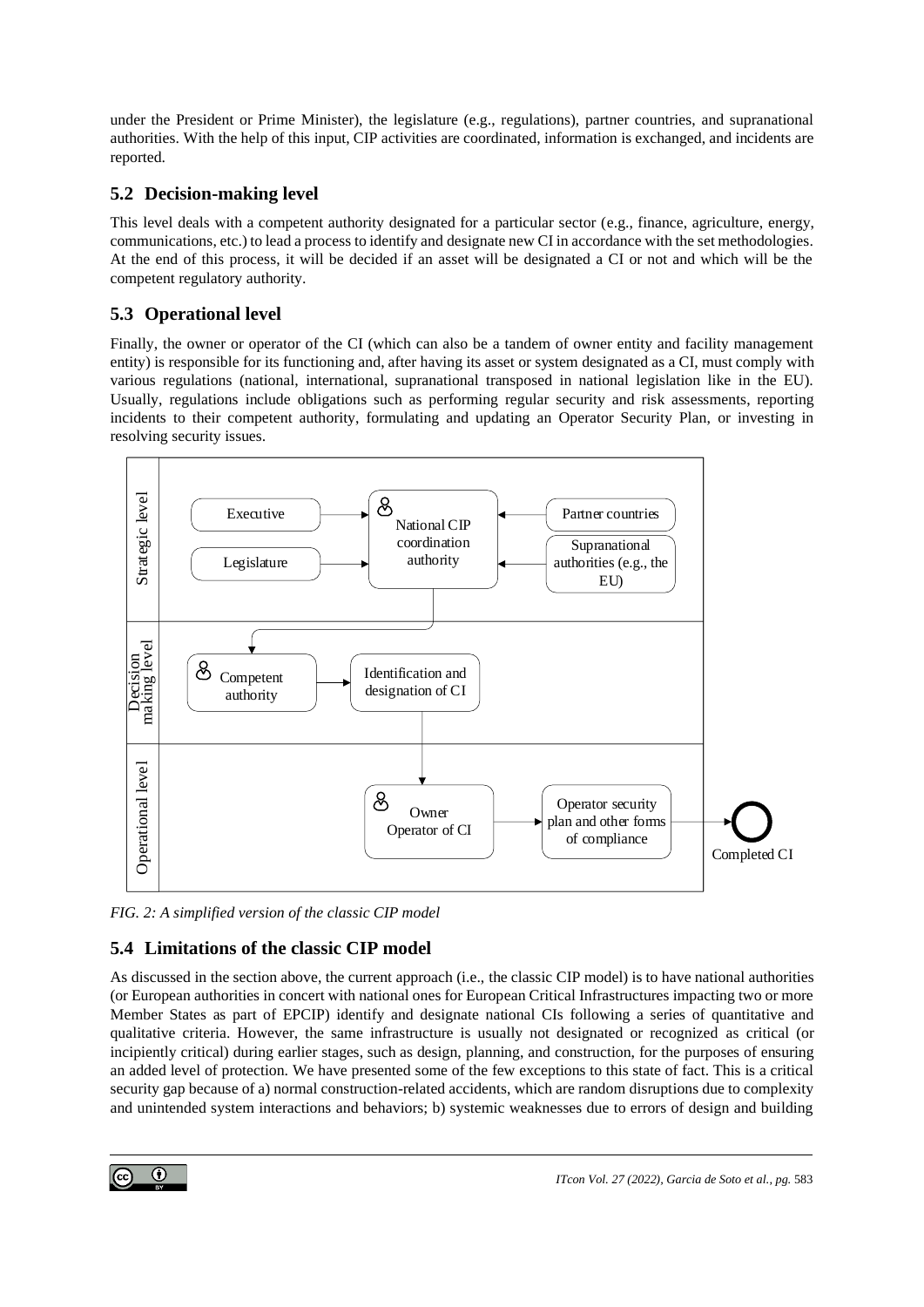philosophies; and c) deliberate threats such as those posed by state actors and their proxies engaged in hybrid warfare which may affect an operational infrastructure due to the inconsistencies which took place during the planning, design, and construction stage, or they may target future infrastructures to corrupt or disrupt them from the design and construction phases. That is before it has ever had the opportunity to become critical to the security of one or more states and before the said asset has been integrated into a wider CI system-of-systems. For example, in a recent incident, hackers gained access to the Target (a well-known retailer in the US) network and stole personal and financial information of the customers due to the vulnerability of a heating ventilation and air conditioning (HVAC) vendor that worked on the project (Shu et al., 2017).

Negative occurrences may result not only in vitiated functioning of the asset or system but also delays in the completion of the project or wider disruptions in its area based on geographic, physical, and other interdependencies between the construction site and its surroundings. This is especially true when it comes to infrastructure being built in cities, which are an agglomeration of CIs and where all of the types of disruptions take place (Rinaldi et al., 2001), such as a) common cause disruptions, where multiple CI malfunction because of the same cause; b) escalating disruptions, where disruptions build on each other to reach unanticipated levels of harm; and c) cascading disruptions, where disruptions reverberate throughout a system through the dependency links between different CI.

This gap has always been present, but the cyber vulnerabilities of the Construction 4.0 paradigm make it imperative to address this issue by integrating it into an existing framework of security governance. Prior to the introduction of CIP, security governance already featured legislative and administrative frameworks for physical asset security, the protection of persons and privileged information, and foresight measures diminishing the impact of disruptions such as interruptions in fuel and raw materials supply. CIP simply systematized these and offered a holistic view of the resulting CI system-of-systems that enabled a better measurement of risk, the anticipation of threat scenarios, and the formation of a toolbox to perform security governance processes, first from an all-hazards-approach and, afterward, from a resilience perspective. Therefore, the authors believe that existing CIP efforts can accommodate the processes required to address systemic risks, vulnerabilities, and threats in the new security environment underlined by the emergence of Construction 4.0. Recent developments, such as Complex System Governance, offer new tools for understanding and conceptualizing complex systems and their interactions, which result in pathologies that may affect system viability. (Keating and Katina, 2016). The following section describes the proposed integration of construction in the traditional CI model to address these gaps.

### **6. CONSIDERATION OF THE CONSTRUCTION PHASE IN THE TRADITIONAL CIP MODEL**

The authors propose to introduce a new element in the CIP framework – the construction phase of a potential CI – involving not just the actual site but also the design, bidding, regulatory approval, construction processes, and other related elements about the entities involved before the handing over of the infrastructure. This enables security decision-makers to respond to the future state of the CI system-of-systems, rather than just the current one. Treating the construction site as if it was a CI is useful. The construction site respects certain aspects of the CI definition. Having it disrupted or destroyed can generate significant human or material losses. It does not produce critical goods or services. However, the completed asset will meet the thresholds of criticality envisioned by the existing regulations based on the business plan or technical proposal, which led to the construction project.

FIG. 3 outlines the proposed process. In certain countries, such as the European ones, there is usually a Ministry dedicated to Construction and Infrastructure projects, which would be an additional authority to keep in the process, aside from the sectoral authority related to the corresponding potential infrastructure being built. It is important to note that this study discusses the protection activities for critical infrastructure, not the regulation of the fundamental activity of the critical infrastructure, even though there may be overlaps for operational security. Therefore, this section discusses the high-level organization of CIP activities for construction projects, which may be labeled critical either through their eventual result or through the impact which their disruption or destruction would have on the broader security environment.

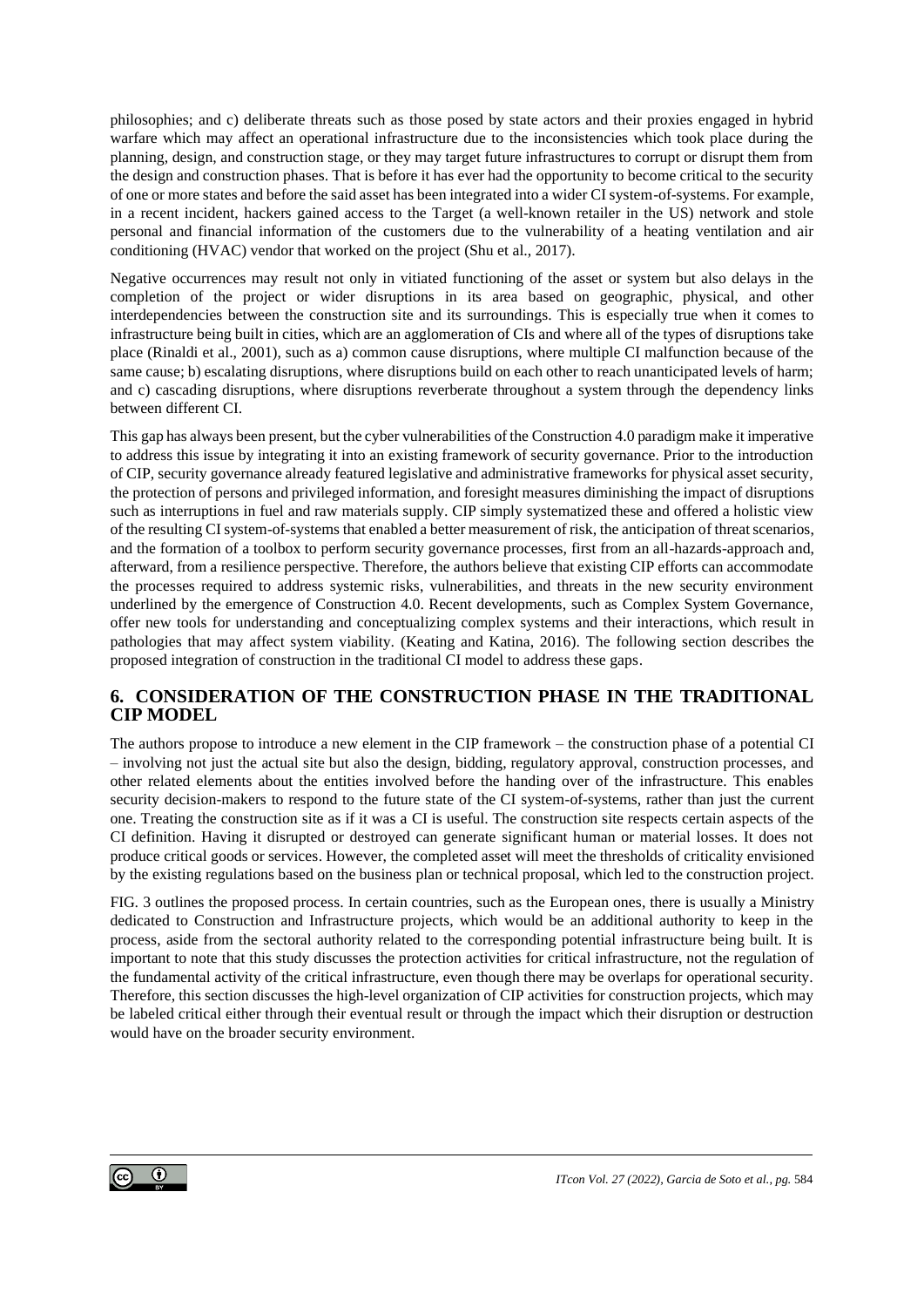

<span id="page-14-0"></span>*FIG. 3: A model for CIP integrating the construction site as CI*

Contrasting with FIG. 2 and the classic CIP model, the strategic level of the updated model remains the same. The following two steps register changes due to the specificities of the construction sector:

# **6.1 Decision-making level**

A future candidate for CI status will be pre-designated as a CI even from the proposal stage, regardless of whether it will become a CI once complete. This designation needs to be made by applying the existing criteria for CI designation to the anticipated future functioning of the asset being built, as detailed in the business plan, the investment projections, and other relevant documentation. Therefore, a future port facility with a planned capacity will be pre-designated as a CI based on the systemic relevance of its planned capacity in the current methodology for CI designation. This pre-designation results in the designation of the project, from the design phase to the finalization of the construction work and delivery to the beneficiary, as a critical construction infrastructure.

# **6.2 Operational level**

The lead integrating organization (or prime contractor) for the construction site becomes the equivalent of the CI owner (or operator) and must file an operator's security plan following existing rules. They may also have to abide by specialized rules that involve a more frequent updating of the security plan due to the steadily transforming nature of the construction site as it heads towards completion.

Following the completion of construction, commissioning, and handing over to the beneficiary who will own it and operate it (possibly through a third-party facility manager), the site loses its critical construction site status, and the national regulating authority must go through the normal identification and designation process for a CI, presented in Section 5. The construction sector will remain involved through its facilities' management branch or through the issues of maintenance, upgrade, and decommissioning of critical infrastructure sites. However, these phases are already included in the CIP framework.

# **7. DISCUSSION AND FUTURE OUTLOOK**

Aside from the evolving nature of the CI construction site, another difference compared to the classic CIs stems from the challenges of the organizational make-up. The prime contractor takes on the role of CI operator for the duration of the existence of the project until it is completed. However, the prime contractor coordinates an ad-hoc assembly of many specialized companies and subcontractors formed for this particular project. This is still a valid and relevant approach, as complex system theory allows us to delineate a system of any given complexity so long

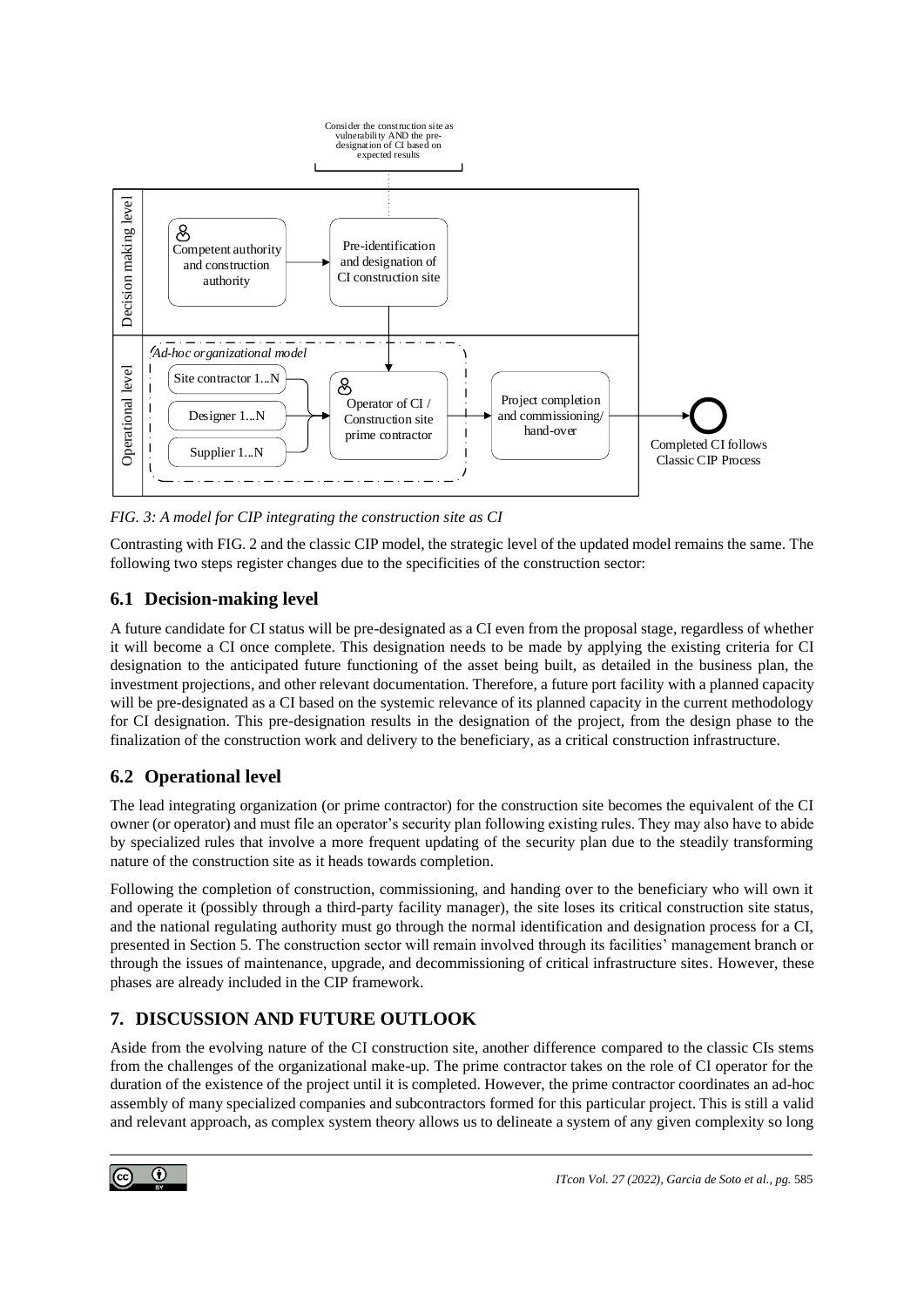as there is a system boundary that differentiates the complex system from the surrounding environment (not just in a physical sense) (Keating and Bradley, 2015). The challenge and the justification for the extra governance capacity of the CIP framework lie in the disparate security standards (especially in cyber) of all of the contractors working on- and off-site. It will require new instruments and methodologies to adequately assess the cyber vulnerabilities of such an assembly and mitigate them to ensure site security. This is in contrast to classical CI, where there is an operator (who is sometimes the owner) who is the sole and permanent CI protection agent who liaises with the competent authority, at least until the CI or critical asset, most of which are owned and operated by private entities, passes into other hands. The nature of the consortia executing important constructing projects (e.g., civil, industrial, energy) with the capacity of becoming CIs presents specific challenges.

The construction site as CI adaptation may require other specific instruments, such as compliance with mandatory cybersecurity standards for all contractors or becoming subject to a security audit. Future research into the subject may have to also deal with the impact that added security regulations from the CIP system will have on overall cost and complexity and establish policies for providing cost-effective regulations.

The security liaison officer (SLO) system, where the CI, the regulatory authority, the highest national level CIP authority, and (in the European Union) the European authority all have officers responsible for the exchange of relevant information, may have to be adjusted for the construction site CI. Rather than being a high-ranking member of the Security Department as close as possible in the hierarchy to the executive suite of the owner (or operator), the SLO for construction site CI may be directly under the particular Project Director since companies may be involved in multiple projects, some or each of them being a different pre-designated CI.

This study addresses an important gap in the security of CI in the context of the necessity to invest in the inventory of next-generation CI, not just in the maintenance and upgrade of the current ones. At the same time, the construction site as CI proposal causes minimum disruption to existing ways of doing things and is compatible with existing national frameworks and even supranational ones, such as European initiatives like the European Reference Network for Critical Infrastructure Protection (ERNCIP) and Critical Infrastructure Warning Information Network (CIWIN). It can also be compatible with future projects, such as an expanded EPCIP or a European CIP Agency. Recent developments regarding EPCIP include the proposed Critical Entities Resilience (CER) Directive (European Commission, 2020a). Following the experience of the pandemic in highlighting European interdependencies in previously unregulated European CI sectors, this directive proposes, in addition to the pre-existing energy and transport, an additional eight sectors (i.e., banking, financial market, health, drinking water, waste water, digital infrastructure, public administration, space) for Critical European Infrastructure identification, designation, and governance. In the current ongoing effort to update EU CIP legislation, which also saw a proposal for a NIS2 Directive (European Commission, 2020b) aligned with the CER Directive in terms of CI taxonomy, it may also be possible to consider additional developments, such as the concept of critical construction infrastructures proposed in this paper.

## **7.1 Transborder CIP**

The Construction 4.0 paradigm is also useful from the perspective of the emerging transborder CI chains. This is a growing issue since globalization has resulted in globalized integrated supply and production chains built on the back of globalized transport, data, and finance infrastructure (Georgescu et al., 2019). The fragmented nature of national CIP governance processes creates gaps in surveillance, detection, and action against crisis and emergency situations (natural or man-made), resulting in globally distributed CI networks being only as strong as their weakest link. More and more, various states are implementing regional and global CI creation and management initiatives as a tool for economic growth and geopolitical influence, such as the Belt and Road Initiative, the recently announced EU Global Gateway project, and many more. This will require collective governance mechanisms for various issues. In the past, several issues have been identified, such as environmental impact, financial sustainability, or the avoidance of corruption and labor issues, but CIP will have to be on the agenda of these initiatives as well.

The most well-developed supranational CIP initiative is that of the EU. Beginning in 2004, the EU has pursued CIP as a framework for managing the risks of complex and interdependent socio-technical systems. With the release of Directive 114/2008 (Council Directive 2008/114/EC of 8 December 2008 on the identification and designation of European CIs and the assessment of the need to improve their protection), the EPCIP assumed an important role in managing the systemic energy, cyber, transport and space vulnerabilities of an "ever-closer

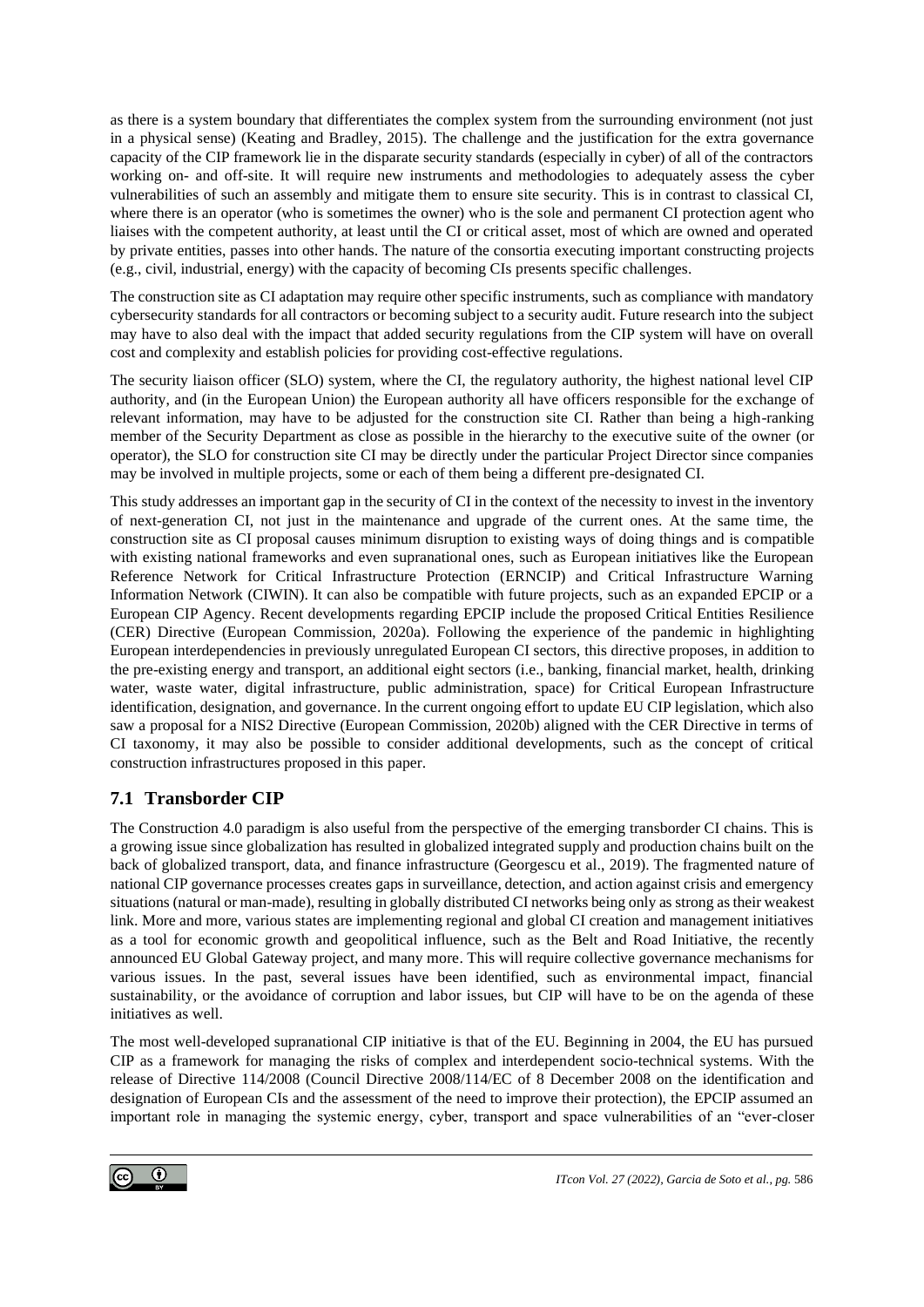Union." With specific projects, such as the integrated European electricity and gas network, or the development of European transport corridors, the EU is generating a new security environment in which risks, vulnerabilities, and threats gain transborder valences and become increasingly hard to understand, manage and mitigate by jurisdictionally limited national authorities. EPCIP is becoming not only more in-depth but also more comprehensive, designating European Critical Infrastructures (ECI) in health, finance, and other areas hitherto managed exclusively at national levels.

The Member States of the EU have an obligation to transpose its Directives into national law and at least meet, if not exceed, the minimum levels of CIP security and best practices recommended by the EU. In practice, this has not led to full convergence of organizational systems, legislation, division of authority, or even taxonomies of CIs, as well as definitions. CIP has become, however, a principal concern of all EU Member States. This involves the identification and designation of the CI, the regulation of the functioning of its security apparatus, clear lines of communication with the authorities, and, where necessary, with European authorities and other Member States and exchanges of information. The constant and consistent development of EPCIP parallels that of national systems, where a growing taxonomy of CI is taken into account as the vulnerabilities from a wide variety of interconnected systems become apparent, both in the day to day functioning, as well as a direct or indirect result of systemic shocks (Bouchon et al., 2006) such as the SARS-CoV-2 Pandemic.

Mureșan and Georgescu (2019) discussed CIP in the context of China's Belt and Road Initiative, which they argued was a developing system-of-systems composed of existing physical infrastructures, new ones (ports, highways, railways, pipelines), and organizational CIs (financial institutions) with important sectorial offshoots in digital technology (the Digital Silk Road) and, more recently, in health (the Health Silk Road). The Belt and Road Initiative, should it come to fruition, will result in globally distributed CI chains whose main risks will have to be managed collectively in order to present cascading transborder disruptions, and this cooperation will be necessary on a technical and policy level regardless of the political situation and tensions between infrastructure hosting countries. The Belt and Road Initiative is also characterized by high levels of construction activity for infrastructures that contribute to the strategic objective of enhancing trade and other exchanges.

All regional integration initiatives advancing beyond a certain point will experience this emergence of CI networks that the countries involved will have to manage collectively – the EU's Global Gateway, the Eurasian Economic Union, the International North-South Transport Corridor (INSTC) between India, Iran, and Russia, the Ashgabat Agreement for facilitating transport between Central Asia and the Persian Gulf, the Three Seas Initiative for creating North-South infrastructure links in Eastern Europe, which is supported by the US, and many more. All of these involve the creation and maintenance of transborder infrastructure networks with significant construction and design efforts, which will result in critical dependencies on distributed systems. This will result in the need to address growing security concerns arising both from a challenging security environment (terrorism, political instability, sectarian strife, inter and intra-state conflict, hybrid and asymmetric warfare), as well as from the operation of complex, interconnected infrastructure systems predicated on higher efficiency through tighter couplings between systems.

The Blue Dot Network proposed by the US as a response to China's Belt and Road Initiative specifically addresses the issue of governance concerning infrastructure creation, especially transborder infrastructure – it provides certification for infrastructure projects which *"exemplify quality infrastructure principles as set out in the G20 Principles for Quality Infrastructure Investment, the G7 Charlevoix Commitment on Innovative Financing for Development and the Equator Principles. The Blue Dot Network aims to promote quality infrastructure investment that is open and inclusive, transparent, economically viable, financially, environmentally and socially sustainable, and compliant with international standards, laws, and regulations"* (United States Department of State, 2020). From here, the addition of CIP as a component of quality infrastructure investment is just another step toward greater awareness of the added value it brings, and adding the Construction 4.0 perspective enhances the positive effect of CIP efforts and responds to the changing security environment.

At the same time, the emergence of Construction 4.0 will result in greater attention paid to the AECO industry and its projects within the framework for systemic governance of cyber issues, including as it relates to international cooperation, which involves standard-setting, international agreements on regulation, accords on cyber aggression and its discouragement and moving onto the transborder regulation of critical cyber infrastructure protection (Georgescu et al., 2020).

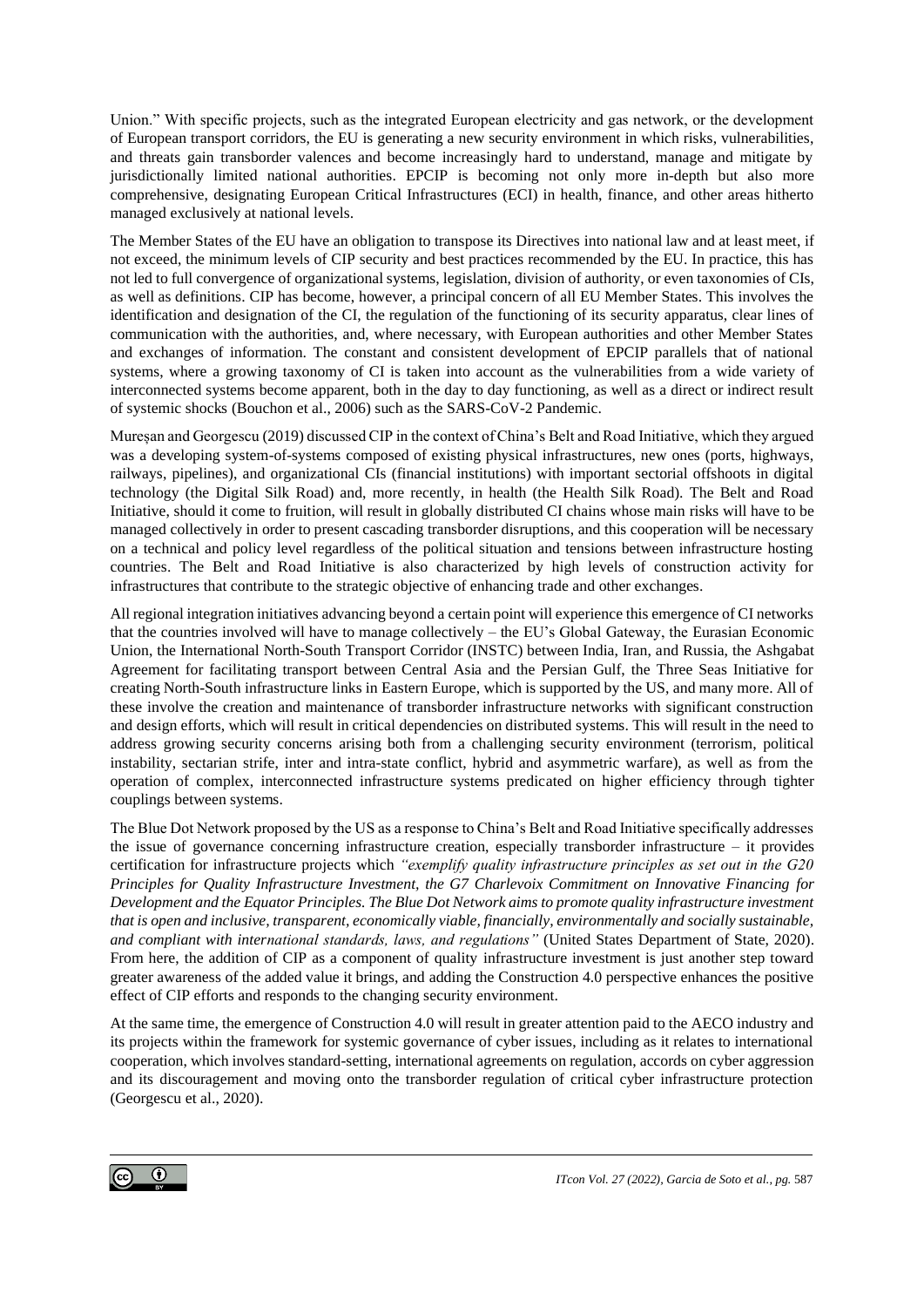## **8. CONCLUSION**

Construction 4.0 creates opportunities for added value in terms of efficiency, safety, growth, and comfort but also fosters new risks, vulnerabilities, and threats related to the increasingly autonomous cyber-physical systems. In some form, the concerns raised by the Construction 4.0 paradigm can be addressed through Critical Infrastructure Protection (CIP), starting from the already existing overlap between CIP and facility management (i.e., one of the life cycle phases of a construction project). This paper provides a few suggestions for further integration in a way that emphasizes compatibility with the existing CIP philosophy and current practice. The inclusion of Construction 4.0 in CIP offers an opportunity to enhance the existing framework by considering and better managing the realities of complex interdependent systems and the systemic changes in the security environment. The vision is compatible with the expansion or reform of national frameworks for CIP, whether in the US, European states, or elsewhere where there have been additions in recent years, such as critical financial infrastructures, national monuments, and cultural legacy as cultural infrastructures. At the same time, it can be of use to transborder CIP efforts, especially the most institutionalized ones, such as the European Programme for Critical Infrastructure Protection (EPCIP).

### **ACKNOWLEDGMENTS**

This paper was conceived during the 1st Workshop on Cybersecurity Implications of Construction 4.0 (CIC4- 2020) that took place at New York University Abu Dhabi (NYUAD) in February 2020. The workshop was organized by the S.M.A.R.T. Construction Research Group and funded by the NYUAD Institute. The authors thank the Center for Cyber Security at New York University Abu Dhabi (CCS-NYUAD) for the support provided for this study.

### **REFERENCES**

- Adzroe, E., and Ingirige, B. (2017). Innovation in e-business: Issues related to adoption for micro and SME organisations. In S. Perera, B. Ingirige, K. Ruikar, and E. Obonyo (Eds.), *Advances in Construction ICT and e-Business* (1st ed., pp. 316–339). Routledge. https://doi.org/10.4324/9781315690698
- Alguliyev, R., Imamverdiyev, Y., and Sukhostat, L. (2018). Cyber-physical systems and their security issues. *Computers in Industry*, *100*, 212–223. https://doi.org/10.1016/j.compind.2018.04.017
- Alsaadoun, O. (2019). A cybersecurity prospective on industry 4.0: Enabler role of identity and access management. *International Petroleum Technology Conference 2019, IPTC 2019*. https://doi.org/10.2523/iptc-19072-ms
- Alshammari, K., Beach, T., and Rezgui, Y. (2021). Cybersecurity for digital twins in the built environment: Current research and future directions. *Journal of Information Technology in Construction*, *26*(March), 159– 173. https://doi.org/10.36680/j.itcon.2021.010
- Andersson, J., Balduzzi, M., Hilt, S., Lin, P., Maggi, F., Urano, A., and Vosseler, R. (2019). *A Security Analysis of Radio Remote Controllers for Industrial Applications*. https://documents.trendmicro.com/assets/white\_papers/wp-a-security-analysis-of-radio-remotecontrollers.pdf
- Ani, U. D., Watson, J. D. M. K., Nurse, J. R. C., Cook, A., and Maple, C. (2019). A review of critical infrastructure protection approaches: Improving security through responsiveness to the dynamic modelling landscape. *PETRAS/IET Conference Living in the Internet of Things: Cybersecurity of the IoT - 2019*. https://doi.org/10.1049/cp.2019.0131
- Aoyama, T., Nakano, T., Koshijima, I., Hashimoto, Y., and Watanabe, K. (2017). On the complexity of cybersecurity exercises proportional to preparedness. *Journal of Disaster Research*, *12*(5), 1081–1090. https://doi.org/10.20965/jdr.2017.p1081
- Beatty, S. (2016). *6 simple search tips: Lessons learned from the Scopus Webinar*. Scopus (Blog). https://blog.scopus.com/posts/6-simple-search-tips-lessons-learned-from-the-scopus-webinar
- Bobowska, B., Chorás, M., and Woźniak, M. (2018). Advanced analysis of data streams for critical infrastructures protection and cybersecurity. *Journal of Universal Computer Science*, *24*(5), 622–633.

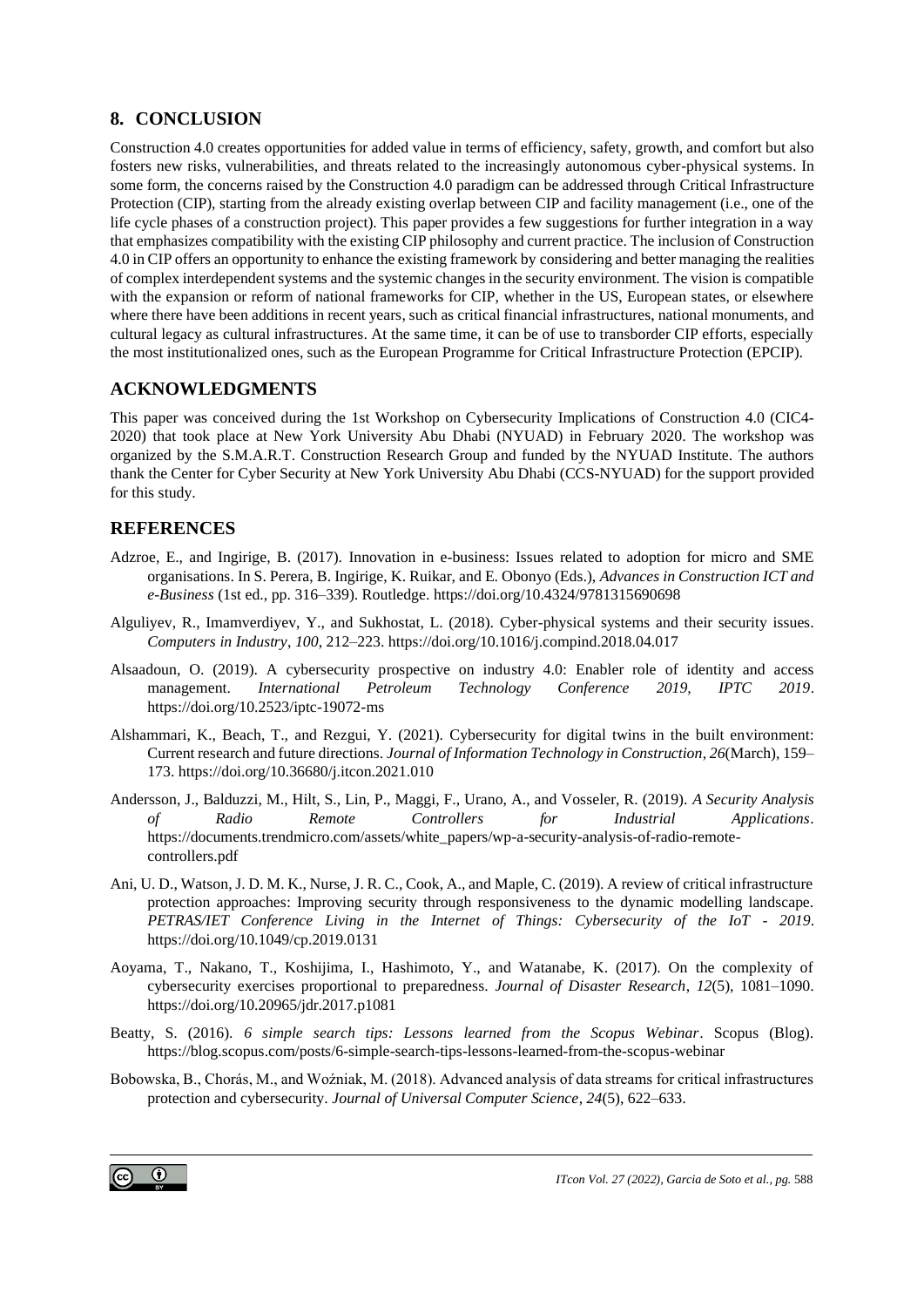- Bock, T., and Linner, T. (2016). *Construction Robots: Elementary Technologies and Single-Task Construction Robots* (Vol. 3). Cambridge University Press. https://doi.org/10.1017/CBO9781139872041
- Bouchon, S., Gheorghe, A. V., and Birchmeier, J. (2006). Toward Guidelines for Regional Assessment of Vulnerability against Service Disruption of Critical Infrastructures. *EsReDa, the 29th Seminar "System Analysis for a More Secure World" Proceedings*, 81–95.
- Bouchon, Sara. (2006). *The Vulnerability of interdependent Critical Infrastructures Systems: Epistemological and Conceptual State-of-the-Art*.
- Boyes, H. (2015). Security, Privacy, and the Built Environment. *IT Professional*, *17*, 25–31. https://doi.org/10.1109/MITP.2015.49
- Bucovetchi, O., Georgescu, A., Badea, D., Stanciu, R.D. (2019). Agent-based modeling (ABM)— support for emphasizing the air transport infrastructure dependence on space systems. *Sustainability*, Vol. 11(19):5331. https://doi.org/10.3390/su11195331
- Butrimas, V. (2020). Ensuring the security and availability of critical infrastructure in a changing cyber-threat environment: Living dangerously. In E. Tikk and M. Kerttunen (Eds.), *Routledge Handbook of International Cybersecurity* (pp. 122–133). Routledge.
- Carr, M. (2016). Public–private partnerships in national cyber-security strategies. *International Affairs*, *92*(1), 43– 62. https://doi.org/10.1111/1468-2346.12504
- Chen, Q., García de Soto, B., and Adey, B. T. (2018). Construction automation: Research areas, industry concerns and suggestions for advancement. *Automation in Construction*, *94*, 22–38. https://doi.org/10.1016/j.autcon.2018.05.028
- Ciotta, V., Mariniello, G., Asprone, D., Botta, A., and Manfredi, G. (2021). Integration of blockchains and smart contracts into construction information flows: Proof-of-concept. *Automation in Construction*, *132*. https://doi.org/10.1016/j.autcon.2021.103925
- Clark-Ginsberg, A., and Slayton, R. (2019). Regulating risks within complex sociotechnical systems: Evidence from critical infrastructure cybersecurity standards. *Science and Public Policy*, *46*(3), 339–346. https://doi.org/10.1093/scipol/scy061
- Council Directive. (2008). Council Directive 2008/114/EC of 8 December 2008 on the identification and designation of European critical infrastructures and the assessment of the need to improve their protection. *Official Journal of the European Union*.
- Cuinas, I. (2020). An introduction to cybersecurity at physical layer: Obstacles at radio channel to mitigate hackers' chance. *Elektronika Ir Elektrotechnika*, *26*(6), 58–65. https://doi.org/10.5755/j01.eie.26.6.28006
- de Best, R. (2021). Global construction industry spending 2014-2019, with forecasts up until 2035. Statista.com study, 22 July 2021, https://www.statista.com/statistics/788128/construction-spending-worldwide/ Accessed: December 15, 2021
- Department of Homeland Security. (2003). *National Strategy for The Physical Protection of Critical Infrastructures and Key Assets, as DHS (2003)*. https://www.dhs.gov/xlibrary/assets/Physical\_Strategy.pdf
- Doss, A., and Saul Ewing Arnstein & Lehr LLP. (2019). *Cybersecurity in the Construction Industry: Protecting Against a Growing Threat*. Jdsupra. https://www.jdsupra.com/legalnews/cybersecurity-in-the-construction-22150/
- Elsevier. (2021). *Content*. Elsevier. https://www.elsevier.com/solutions/scopus/how-scopus-works/content
- European Commission. (2020a). Proposal for a DIRECTIVE OF THE EUROPEAN PARLIAMENT AND OF THE COUNCIL on the resilience of critical entities. COM/2020/829 final, December 16 2020, Brussels. Available at: https://eur-lex.europa.eu/legal-content/EN/TXT/?uri=COM:2020:829:FIN. Accessed December 15, 2021.
- European Commission. (2020b). Proposal for a DIRECTIVE OF THE EUROPEAN PARLIAMENT AND OF THE COUNCIL on measures for a high common level of cybersecurity across the Union, repealing Directive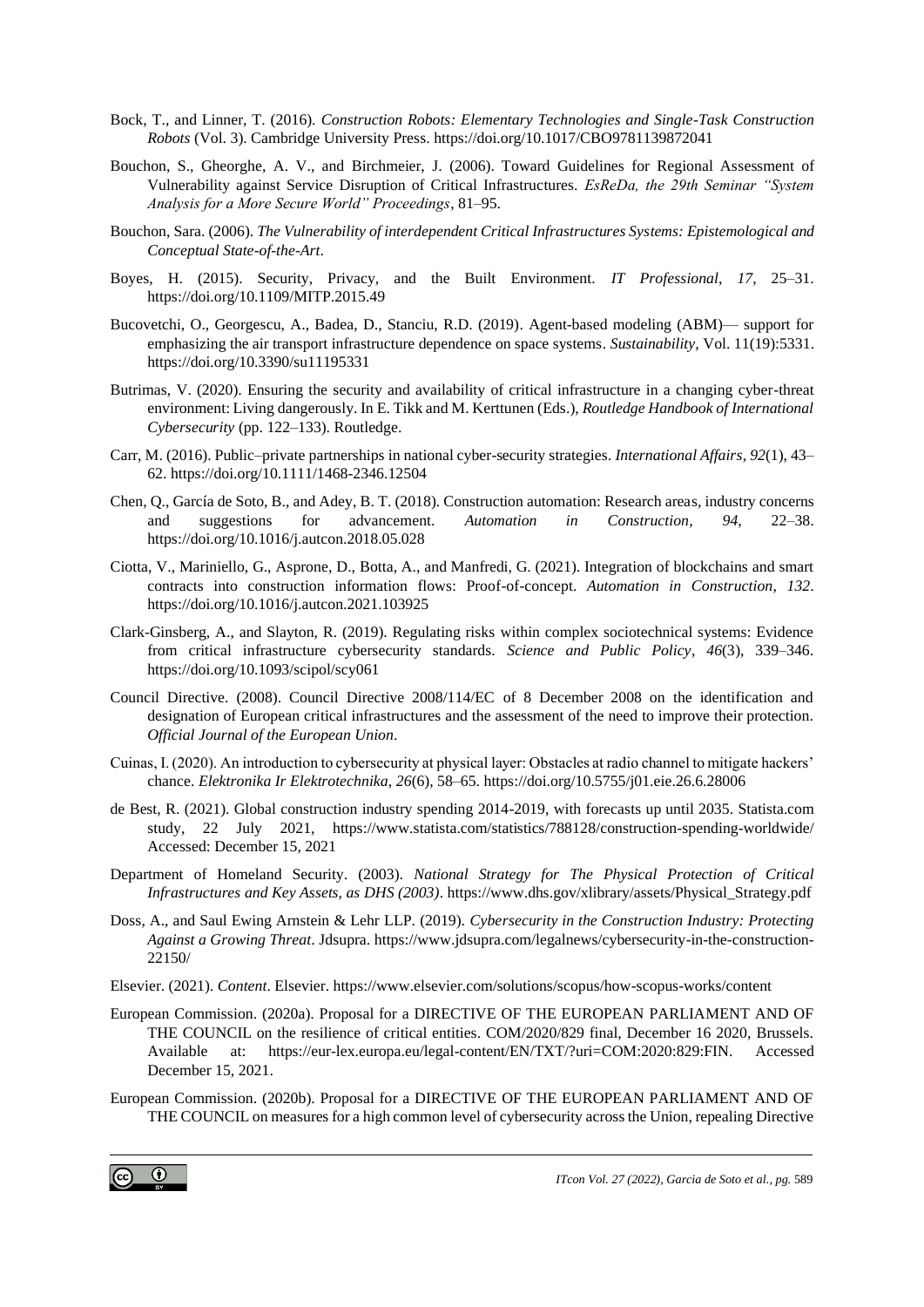(EU) 2016/1148. COM/2020/823 final, December 16, 2020, Brussels. Available at: https://eurlex.europa.eu/legal-content/EN/TXT/?uri=COM:2020:823:FIN. Accessed December 15, 2021

- Erri Pradeep, A. S., Yiu, T. W., Zou, Y., and Amor, R. (2021). Blockchain-aided information exchange records for design liability control and improved security. *Automation in Construction*, *126*. https://doi.org/10.1016/j.autcon.2021.103667
- Frederiksen, L., and Phelps, S. F. (2018). *Literature Reviews for Education and Nursing Graduate Students* (First). Rebus Community. http://solr.bccampus.ca:8001/bcc/file/8af49997-4d25-43fe-b6fa-8ab09f3ca64f/1/Literature-Reviews-for-Education-and-Nursing-Graduate-Students.pdf
- Gambill, J., and Giszczak, J. J. (2017). *Construction contractors must remain vigilant to minimize cybersecurity risks*. McDonald Hopkins (Blog). https://mcdonaldhopkins.com/Insights/November-2017/Constructioncontractors-must-remain-vigilant-to-m
- García de Soto, B. (2019, June 25). Building Data Security: Construction industry's long-overdue shift to digital raises threat of cyber attacks. *NYUAD*. https://nyuad.nyu.edu/en/news/latest-news/science-andtechnology/2019/june/building-data-security.html
- García de Soto, B., Agustí-Juan, I., Joss, S., and Hunhevicz, J. (2019). Implications of Construction 4.0 to the workforce and organizational structures. *International Journal of Construction Management*, 1–13. https://doi.org/10.1080/15623599.2019.1616414
- García de Soto, B., Georgescu, A., Mantha, B. R. K., Turk, Ž., and Maciel, A. (2020). Construction Cybersecurity and Critical Infrastructure Protection: Significance, Overlaps, and Proposed Action Plan. *Preprints 2020*. https://doi.org/10.20944/preprints202005.0213.v1
- GCP. (2015). *Global Construction 2030: A global forecast for the construction industry to 2030*. https://www.ciob.org/media/105/download
- Georgescu, A., Vevera, V., and Cirnu, C. E. (2020). The diplomacy of systemic governance in cyberspace. *International Journal of Cyber Diplomacy*, *1*(1), 81–90.
- Georgescu, Alexandru, Gheorghe, A. V., Piso, M.-I., and Katina, P. F. (2019). *Critical Space Infrastructures: Risk, Resilience and Complexity*. Springer International Publishing. https://doi.org/10.1007/978-3-030-12604-9
- Ghadiminia, N., Mayouf, M., Cox, S., and Krasniewicz, J. (2021). BIM-enabled facilities management (FM): a scrutiny of risks resulting from cyber attacks. In *Journal of Facilities Management*. Emerald Group Holdings Ltd. https://doi.org/10.1108/JFM-01-2021-0001
- Gheorghe, A. V., and Schlapfer, M. (2006). Ubiquity of Digitalization and Risks of Interdependent Critical Infrastructures. *2006 IEEE International Conference on Systems, Man and Cybernetics*, 580–584. https://doi.org/10.1109/ICSMC.2006.384447
- Gheorghe, A. V., Vamanu, D. V., Katina, P. F., and Pulfer, R. (2018). *Critical Infrastructures, Key Resources, Key Assets: Risk, Vulnerability, Resilience, Fragility, and Perception Governance, Topics in Safety, Risk, Reliability and Quality*. Springer International Publishing. https://doi.org/10.1007/978-3-319-69224-1
- Gračanin, D., D'Amico, A., Manuel, M., Carson, W., Eltoweissy, M., and Cheng, L. (2018). Biologically inspired safety and security for smart built environments: Position paper. *2018 IEEE Symposium on Security and Privacy Workshops (SPW)*, 293–298. https://doi.org/10.1109/SPW.2018.00047
- Grundy, C. (2017). Cybersecurity in the built environment: Can your building be hacked? *Corporate Real Estate Journal*, *7*(1), 39–50.
- Harašta, J. (2018). Legally critical: Defining critical infrastructure in an interconnected world. *International Journal of Critical Infrastructure Protection*, *21*, 47–56. https://doi.org/10.1016/j.ijcip.2018.05.007
- Hunhevicz, J. J., and Hall, D. M. (2020). Advanced Engineering Informatics Do you need a blockchain in construction ? Use case categories and decision framework for DLT design options. *Advanced Engineering Informatics*, *45*. https://doi.org/10.1016/j.aei.2020.101094

Jia, M., Komeily, A., Wang, Y., and Srinivasan, R. S. (2019). Adopting Internet of Things for the development of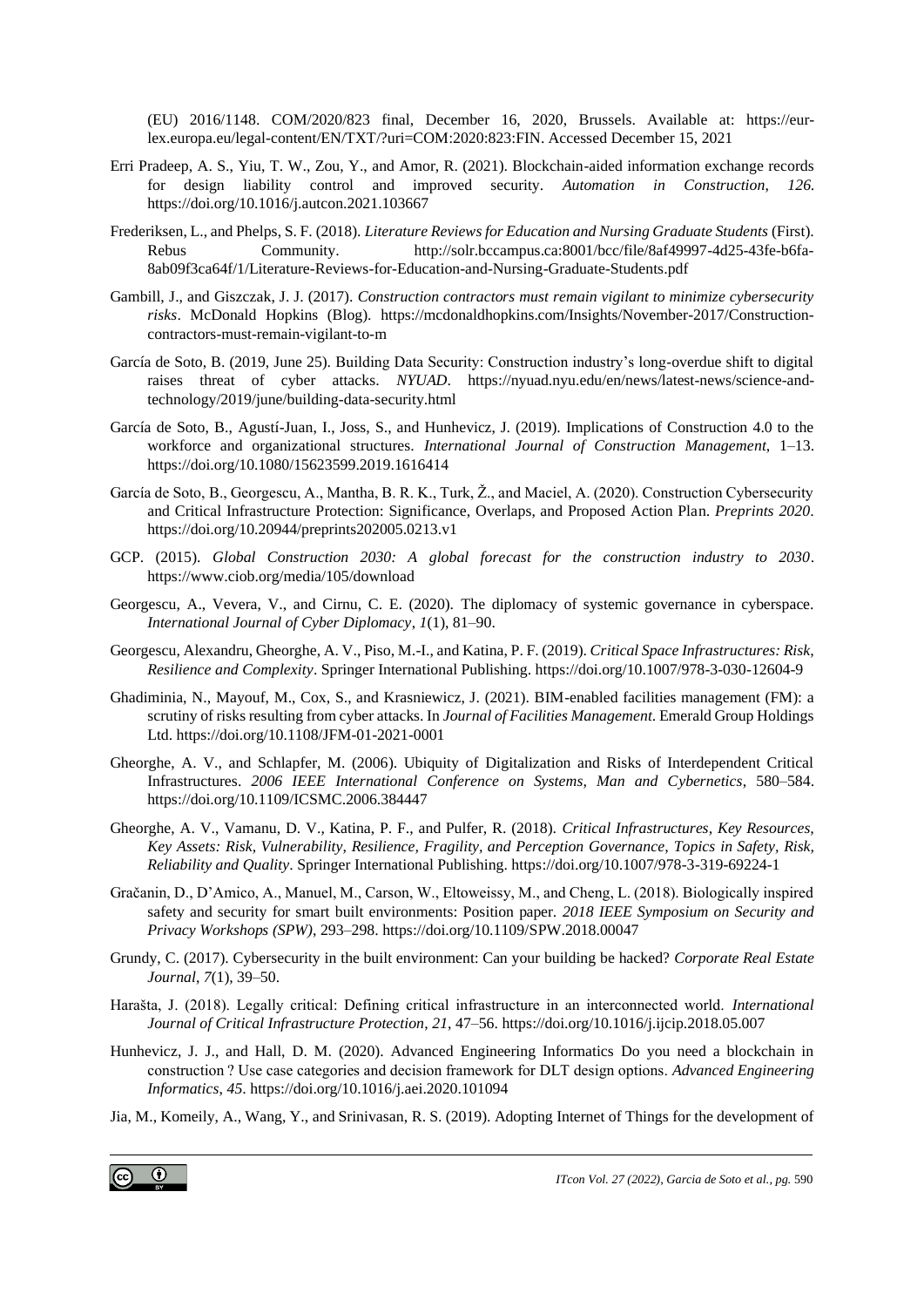smart buildings: A review of enabling technologies and applications. *Automation in Construction*, *101*(January), 111–126. https://doi.org/10.1016/j.autcon.2019.01.023

- Jones, K. (2016). *Data Breaches, Cybersecurity, and the Construction Industry*. Construct Connect (Blog). https://www.constructconnect.com/blog/data-breaches-cyber-security-construction-industry
- Kanan, R., Elhassan, O., and Bensalem, R. (2018). An IoT-based autonomous system for workers' safety in construction sites with real-time alarming, monitoring, and positioning strategies. *Automation in Construction*, *88*, 73–86. https://doi.org/10.1016/j.autcon.2017.12.033
- Karabacak, B., Ozkan Yildirim, S., and Baykal, N. (2016a). A vulnerability-driven cyber security maturity model for measuring national critical infrastructure protection preparedness. *International Journal of Critical Infrastructure Protection*, *15*, 47–59. https://doi.org/10.1016/j.ijcip.2016.10.001
- Karabacak, B., Ozkan Yildirim, S., and Baykal, N. (2016b). Regulatory approaches for cyber security of critical infrastructures: The case of Turkey. *Computer Law and Security Review*, *32*(3), 526–539. https://doi.org/10.1016/j.clsr.2016.02.005
- Keating, C. B., and Bradley, J. M. (2015). Complex system governance reference model. *International Journal of System of Systems Engineering*, *6*, 33–52.
- Keating, C. B., and Katina, P. F. (2016). Complex system governance development: a first generation methodology. *International Journal of System of Systems Engineering*, *7*, 43–74.
- Kim, J., Kim, K., and Jang, M. (2019). Cyber-Physical Battlefield Platform for Large-Scale Cybersecurity Exercises. *11th International Conference on Cyber Conflict: Silent Battle*, 1–19. https://doi.org/10.23919/CYCON.2019.8756901
- Klinc, R., and Turk, Ž. (2019). Construction 4.0 digital transformation of one of the oldest industries. *Economic and Business Review*, *21*(3), 393–410. https://doi.org/10.15458/ebr.92
- Knopf, J. W. (2006). Doing a Literature Review. *PS: Political Science & amp; Politics*, 39(1), 127-132. https://doi.org/10.1017/S1049096506060264
- Lamb, K. (2018). Blockchain and Smart Contracts: What the AEC sector needs to know. *CDBB\_REP\_003*. https://doi.org/10.17863/CAM.26272
- Lee, D., Lee, S. H., Masoud, N., Krishnan, M. S., and Li, V. C. (2021). Integrated digital twin and blockchain framework to support accountable information sharing in construction projects. *Automation in Construction*, *127*. https://doi.org/10.1016/j.autcon.2021.103688
- Li, J., Greenwood, D., and Kassem, M. (2019). Blockchain in the built environment and construction industry: A systematic review, conceptual models and practical use cases. *Automation in Construction*, *102*, 288–307. https://doi.org/10.1016/j.autcon.2019.02.005
- Maciel, A. (2019a). *Construction Blockchain Consortium Conference 2019: Closing Remarks*. Construction Blockchain Consortium Conference 2019. https://drive.google.com/file/u/1/d/1NTNc842bLo36k6hQJaoxkDQvLhSHiFI0/view?usp=sharing&usp=e mbed\_facebook
- Maciel, A. (2019b). *Forge DevCon 2019: BIM, Blockchain & Smart Contracts*. Forge DevCon Germany. https://www.youtube.com/watch?v=Wb28HudjkyI
- Maciel, A. (2020). Use of Blockchain for enabling Construction 4.0. In A. Sawhney, M. Riley, and J. Irizarry (Eds.), *Construction 4.0: An Innovation Platform for the Built Environment* (1st ed., pp. 441–459). Routledge. https://doi.org/10.1201/9780429398100-20
- Mantha, B. R. K., and García de Soto, B. (2019). Cyber security challenges and vulnerability assessment in the construction industry. *In Proceedings of the Seventh Creative Construction Conference (CCC 2019), 29 June - 2 July 2019, Budapest, Hungary. DOI: https://doi.org/10.3311/CCC2019-005*
- Mantha, B. R. K., García de Soto, B., and Karri, R. (2021). Cyber security threat modeling in the AEC industry: An example for the commissioning of the built environment. *Sustainable Cities and Society*, *66*, 102682.

 $_{\odot}$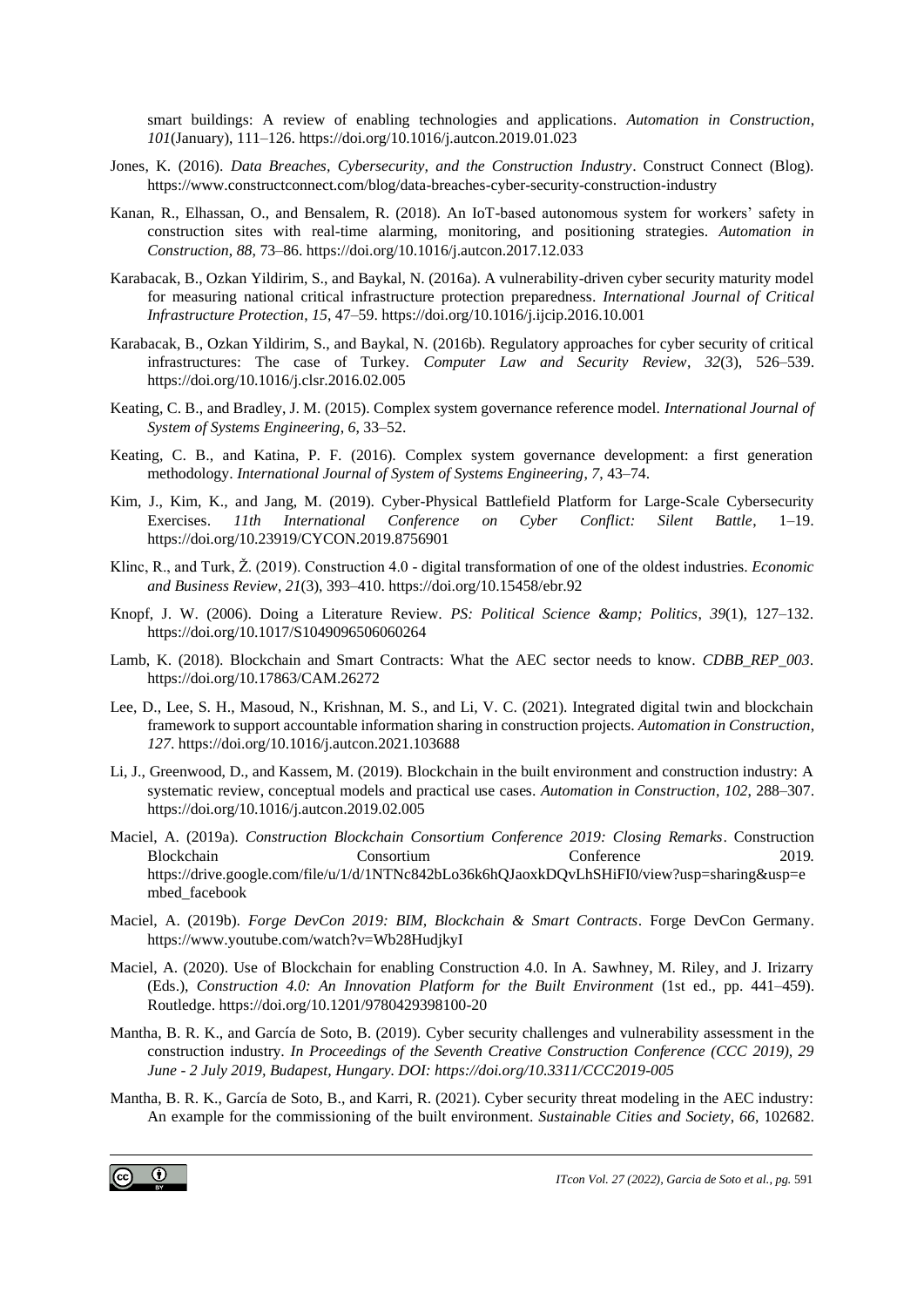https://doi.org/https://doi.org/10.1016/j.scs.2020.102682

- Mantha, B. R. K., García de Soto, B., Menassa, C. C., and Kamat, V. R. (2020). Robots in indoor and outdoor environments. In A. Sawhney, M. Riley, and J. Irizarry (Eds.), *Construction 4.0: An Innovation Platform for the Built Environment* (1st ed., pp. 441–459). Routledge. https://doi.org/10.1201/9780429398100-16
- Melenbrink, N., Werfel, J., and Menges, A. (2020). On-site autonomous construction robots: Towards unsupervised building. *Automation in Construction*, *119*, 103312. https://doi.org/10.1016/j.autcon.2020.103312
- Merriam, S. B., and Simpson, E. L. (2000). *A Guide to Research for Educators and Trainers of Adults* (2nd Update). Krieger Publishing Company.
- Mohamed Shibly, M. U. R., and García de Soto, B. (2020). Threat Modeling in Construction: An Example of a 3D Concrete Printing System. *ISARC 2020 - 37th International Symposium on Automation and Robotics in Construction*, 625–632. https://doi.org/10.22260/isarc2020/0087
- Mureșan, L., and Georgescu, A. (2019). A Critical Infrastructure Perspective on the Belt and Road Initiative and its Opportunities and Challenges. In J. Yang and Z. Obradovic (Eds.), *The Belt and Road and Central and Eastern Europe* (pp. 205–228). Shanghai Foreign Language Education Press.
- Mureșan, L., Georgescu, A., Jivănescu, I., Popa, Ș., and Arseni, Ș-C. (2018). Charting Critical Energy Infrastructure Dependencies on Space Systems – New Frontiers in Risks, Vulnerabilities and Threats. In G. Gluschke, M. H. Caşın, and M. Macori (Eds.), *Critical Energy Infrastructure Protection and Cyber Security Policies*. Institute for Security and Safety of the Brandenburg University of Applied Sciences.
- Nawari, N. O., and Ravindran, S. (2019). Blockchain and Building Information Modeling (BIM): Review and applications in post-disaster recovery. *Buildings*, *9*(6), 149. https://doi.org/10.3390/BUILDINGS9060149
- Nweke, L. O., and Wolthusen, S. (2020). Legal Issues Related to Cyber Threat Information Sharing among Private Entities for Critical Infrastructure Protection. *12th International Conference on Cyber Conflict (CyCon)*, 63– 78. https://doi.org/10.23919/CyCon49761.2020.9131721
- Pärn, E. A., and Edwards, D. (2019). Cyber threats confronting the digital built environment: Common data environment vulnerabilities and block chain deterrence. *Engineering Construction & Architectural Management*, *26*(2), 245–266. https://doi.org/10.1108/ECAM-03-2018-0101
- Pärn, E. A., and García de Soto, B. (2020). Cyber threats and actors confronting the Construction 4.0. Chapter 22. In A. Sawhney, M. Riley & J. Irizarry (Eds.). Construction 4.0: An Innovation Platform for the Built Environment (pp. 441-459). 1st Edition. London: Routledge, ISBN-13: 978-0367027308. DOI: https://doi.org/10.1201/9780429398100-22
- PDD-63. (1998). *The White House (1998) Presidential Decision Directive/NSC-63*. https://clinton.presidentiallibraries.us/items/show/12762
- Pescaroli, G., and Alexander, D. (2016). Critical infrastructure, panarchies and the vulnerability paths of cascading disasters. *Natural Hazards*, *82*(1), 175–192. https://doi.org/10.1007/s11069-016-2186-3
- Randolph, J. (2009). A Guide to Writing the Dissertation Literature Review. *Practical Assessment, Research and Evaluation*, *14*. https://doi.org/10.7275/b0az-8t74
- Raveendran, R., and Tabet Aoul, K. A. (2021). A meta-integrative qualitative study on the hidden threats of smart buildings/cities and their associated impacts on humans and the environment. *Buildings*, *11*(6), 251. https://doi.org/10.3390/buildings11060251
- Richey, E., and Sawyer, T. (2015). *Know Your Enemy: Construction Industry Needs Better Information About Cyber Crime Risk*. ENR (Engineering News-Record). https://www.enr.com/articles/9023-know-yourenemy-construction-industry-needs-better-information-about-cyber-crime-risk?page=1
- Rinaldi, S. M., Peerenboom, J. P., and Kelly, T. K. (2001). Identifying, understanding, and analyzing critical infrastructure interdependencies. *IEEE Control Systems Magazine*, *21*, 11–25. https://doi.org/10.1109/37.969131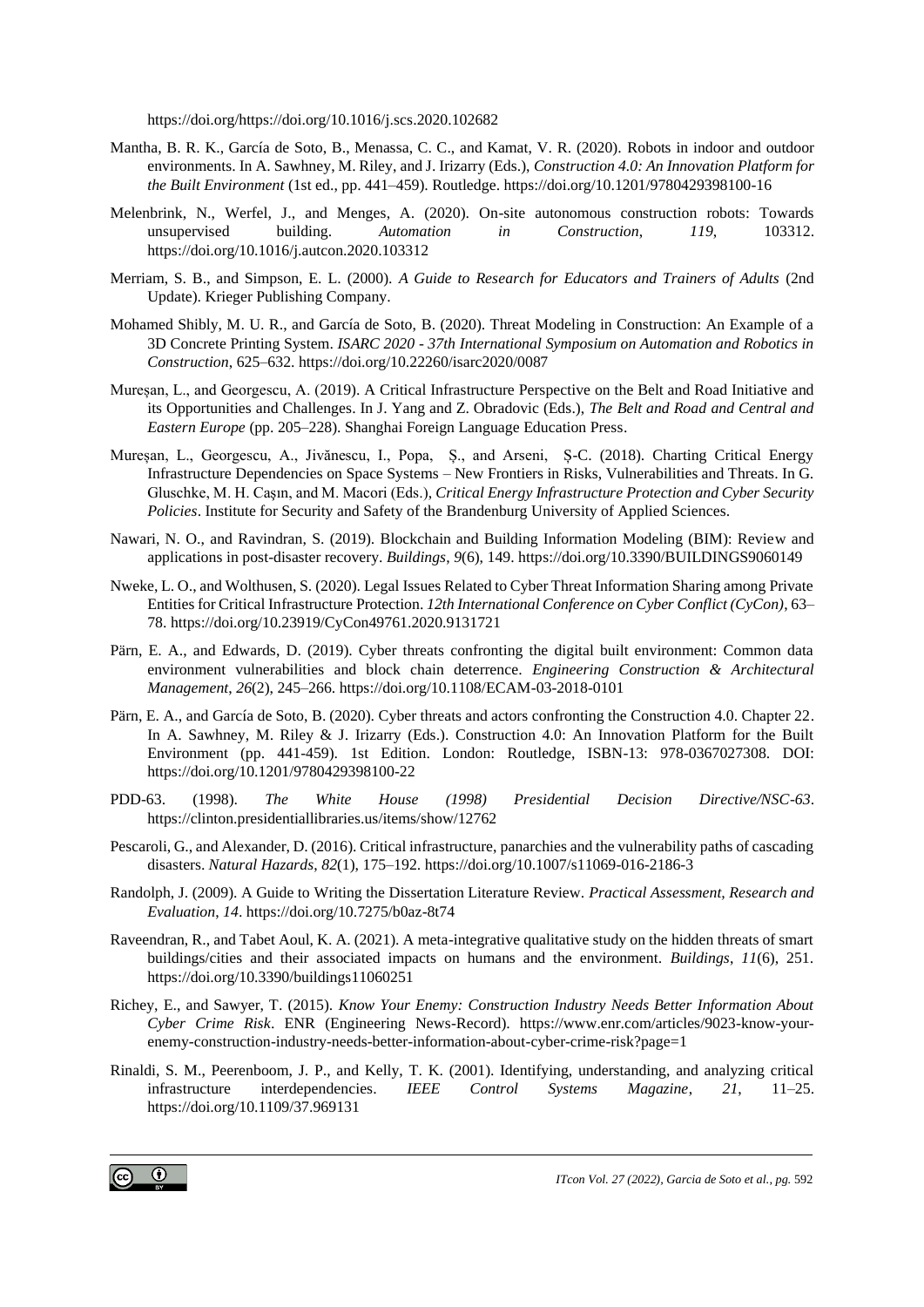- Shemov, G., García de Soto, B., and Alkhzaimi, H. (2020). Blockchain Applied to the Construction Supply Chain: A Case Study with Threat Model. *Frontiers of Engineering Management*, *7*(4), 564–577. https://doi.org/10.1007/s42524-020-0129-x
- Sheng, D., Ding, L., Zhong, B., Love, P. E. D., Luo, H., and Chen, J. (2020). Construction quality information management with blockchains. *Automation in Construction*, *120*(August), 103373. https://doi.org/10.1016/j.autcon.2020.103373
- Shu, X., Tian, K., Ciambrone, A., and Yao, D. (2017). *Breaking the Target: An Analysis of Target Data Breach and Lessons Learned*. ArXiv.Org. https://arxiv.org/abs/1701.04940
- Slayton, R., and Clark-Ginsberg, A. (2018). Beyond regulatory capture: Coproducing expertise for critical infrastructure protection. *Regulation and Governance*, *12*(1), 115–130. https://doi.org/10.1111/rego.12168
- Sonkor, M. S., and García de Soto, B. (2021a). Is Your Construction Site Secure? A View from the Cybersecurity Perspective. *In Proceedings of the 38th International Symposium on Automation and Robotics in Construction (ISARC 2021 Online)*. Dubai, November 2-4, 2021. https://doi.org/https://doi.org/10.22260/ISARC2021/0117
- Sonkor, M. S., and García de Soto, B. (2021b). Towards Secure Construction Networks: A Data-Sharing Architecture Utilizing Blockchain Technology and Decentralized Storage. *In Proceedings to the Construction Blockchain Consortium Conference 2021 (CBC2021): Blockchain & The Digital Twin*. 20 - 22 October 2021. https://doi.org/10.47330/CBC.2021.NOKH7555
- Sonkor, M. S., and García de Soto, B. (2021c). Operational Technology on Construction Sites: A Review from the Cybersecurity Perspective. *Journal of Construction Engineering and Management*, *147*(12), 4021172. https://doi.org/10.1061/(ASCE)CO.1943-7862.0002193
- Sonkor, M. S., Xu, X., Prieto, S.A., and García de Soto, B. (2022). Vulnerability Assessment of Construction Equipment: An Example for an Autonomous Site Monitoring System. *In Proceedings of the 39<sup>th</sup> International Symposium on Automation and Robotics in Construction* (ISARC 2022). Colombia, Bogota. July 13-16, 2022
- Stamatescu, G., Stamatescu, I., Arghira, N., and Fagarasan, I. (2020). Cybersecurity Perspectives for Smart Building Automation Systems. *Proceedings of the 12th International Conference on Electronics, Computers and Artificial Intelligence, ECAI 2020*. https://doi.org/10.1109/ECAI50035.2020.9223152
- Tang, S., Shelden, D. R., Eastman, C. M., Pishdad-Bozorgi, P., and Gao, X. (2019). A review of building information modeling (BIM) and the Internet of things (IoT) devices integration: Present status and future trends. *Automation in Construction*, *101*, 127–139. https://doi.org/10.1016/j.autcon.2019.01.020
- Tatar, U., Karabacak, B., and Gheorghe, A. (2016). An assessment model to improve national cyber security governance. *Proceedings of the 11th International Conference on Cyber Warfare and Security, ICCWS 2016*, 312–319.
- Tatar, U., Karabacak, B., Katina, P. F., and Igonor, A. (2019). A complex structure representation of the US critical infrastructure protection program based on the Zachman framework. *International Journal of System of Systems Engineering*, *9*(3), 221–234. https://doi.org/10.1504/IJSSE.2019.102869
- The United Nations. (2018). *The Protection of Critical Infrastructure Against Terrorist Attacks: Compendium of Good Practices*. https://www.un.org/sc/ctc/wp-content/uploads/2018/06/Compendium-CIP-final-version-120618\_new\_fonts\_18\_june\_2018\_optimized.pdf
- Toliupa, S., Parkhomenko, I., and Shvedova, H. (2019). Security and regulatory aspects of the critical infrastructure objects functioning and cyberpower level assesment. *3rd International Conference on Advanced Information and Communications Technologies, AICT 2019*, 463–468. https://doi.org/10.1109/AIACT.2019.8847746
- Turk, Ž., and Klinc, R. (2017). Potentials of Blockchain Technology for Construction Management. *Procedia Engineering*, *196*, 638–645. https://doi.org/10.1016/j.proeng.2017.08.052

United Nations Security Council. (2017). *Resolution 2341: Threats to international peace and security caused by*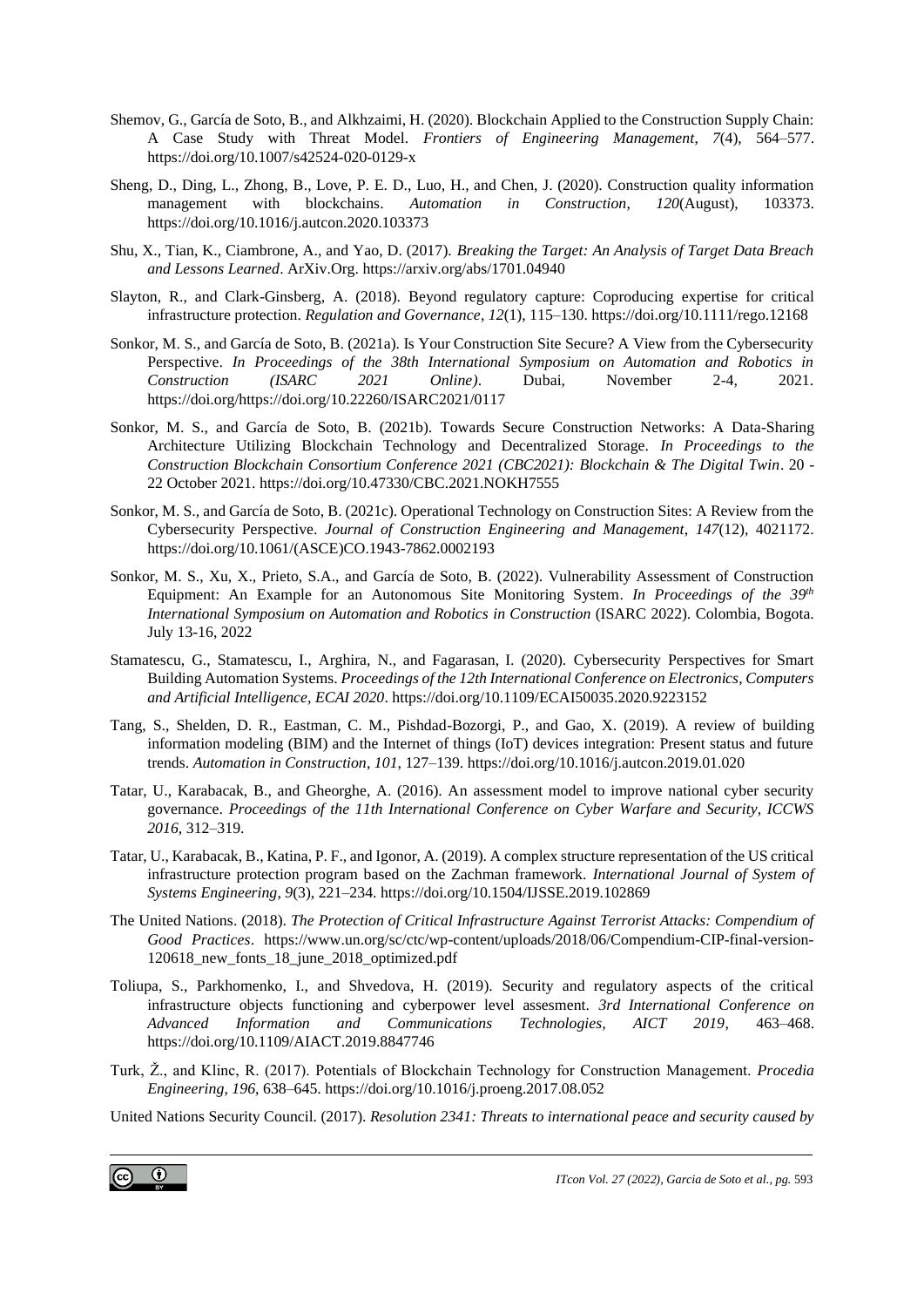*terrorist acts. Resolution 2341 (2017) Adopted by the Security Council at its 7882nd meeting, on 13 February 2017, S/RES/2341 (2017)*. http://unscr.com/en/resolutions/doc/2341

- United States Department of State. (2020). *Blue Dot Network*. US Department of State. https://www.state.gov/blue-dot-network/
- Urquhart, L., Schnädelbach, H., and Jäger, N. (2019). Adaptive Architecture: regulating human building interaction. *International Review of Law, Computers and Technology*, *33*(1), 3–33. https://doi.org/10.1080/13600869.2019.1562605
- Warren, M., and Leitch, S. (2018). Australian cyber security policy through a European lens. *European Conference on Information Warfare and Security, ECCWS*, 489–495.
- Watanabe, K. (2019). PPP (public-private partnership)-based cyber resilience enhancement efforts for national critical infrastructures protection in Japan. In E. Luiijf, I. Žutautaitė, and B. M. Hämmerli (Eds.), *CRITIS 2018: Critical Information Infrastructures Security* (Vol. 11260, pp. 169–178). Springer International Publishing. https://doi.org/10.1007/978-3-030-05849-4\_13
- Weiss, M., and Biermann, F. (2021). Cyberspace and the protection of critical national infrastructure. *Journal of Economic Policy Reform*. https://doi.org/10.1080/17487870.2021.1905530
- White, R., George, R., Boult, T., and Chow, C. E. (2016). Apples to apples: RAMCAP and emerging threats to lifeline infrastructure. *Homeland Security Affairs*, *12*. https://www.hsaj.org/articles/12012
- Wilner, A. (2017). Cyber deterrence and critical-infrastructure protection: Expectation, application, and limitation. *Comparative Strategy*, *36*(4), 309–318. https://doi.org/10.1080/01495933.2017.1361202
- World Economic Forum. (2016). *Shaping the Future of Construction: A Breakthrough in Mindset and Technology*. http://www3.weforum.org/docs/WEF\_Shaping\_the\_Future\_of\_Construction\_full\_report\_\_.pdf
- Xue, F., and Lu, W. (2020). A semantic differential transaction approach to minimizing information redundancy for BIM and blockchain integration. *Automation in Construction*, *118*. https://doi.org/10.1016/j.autcon.2020.103270
- Yang, R., Wakefield, R., Lyu, S., Jayasuriya, S., Han, F., Yi, X., Yang, X., Amarasinghe, G., and Chen, S. (2020). Public and private blockchain in construction business process and information integration. *Automation in Construction*, *118*. https://doi.org/10.1016/j.autcon.2020.103276
- Ye, Z., Yin, M., Tang, L., and Jiang, H. (2018). Cup-of-Water Theory: A Review on the Interaction of BIM, IoT and blockchain During the Whole Building Lifecycle. *Proceedings of the 35th International Symposium on Automation and Robotics in Construction (ISARC 2018)*. https://doi.org/10.22260/ISARC2018/0066
- Zheng, R., Jiang, J., Hao, X., Ren, W., Xiong, F., and Zhu, T. (2019a). CaACBIM: A context-aware access control model for BIM. *Information*, *10*(2), 47. https://doi.org/10.3390/info10020047
- Zheng, R., Jiang, J., Hao, X., Ren, W., Xiong, F., and Ren, Y. (2019b). bcBIM: A Blockchain-Based Big Data Model for BIM Modification Audit and Provenance in Mobile Cloud. *Mathematical Problems in Engineering*, *2019*, 5349538. https://doi.org/10.1155/2019/5349538

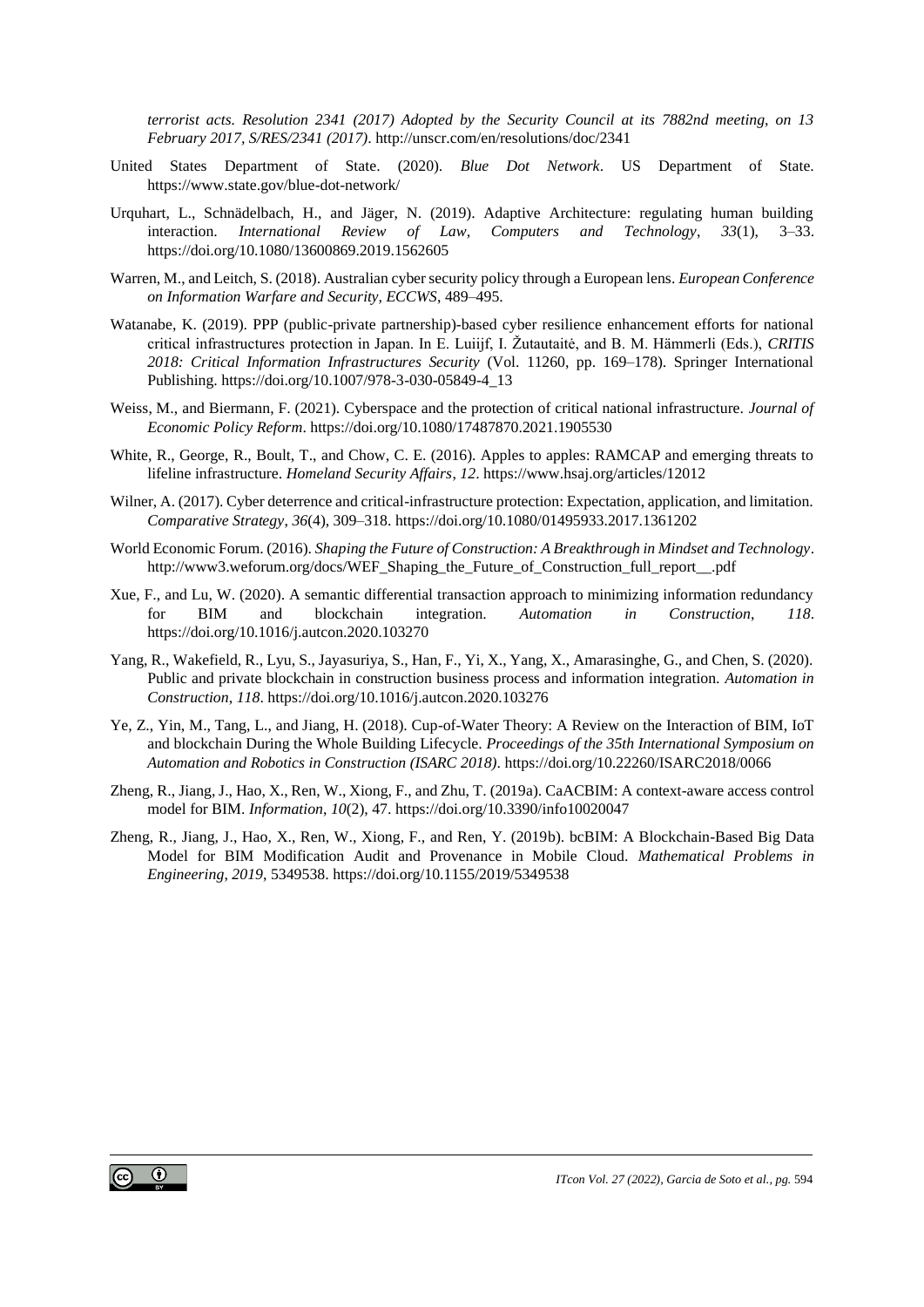## **APPENDIX A**

<span id="page-24-0"></span>

| TABLE 3: List of publications remaining after the abstract screening |  |  |  |
|----------------------------------------------------------------------|--|--|--|
|                                                                      |  |  |  |

| ID           | <b>Title</b>                                                                                                                                             | <b>Authors</b>                                                                  | Year | <b>Source</b>                                                                                                                               | <b>Document</b><br>Type <sup>a</sup> | <b>Search</b><br>Category            |
|--------------|----------------------------------------------------------------------------------------------------------------------------------------------------------|---------------------------------------------------------------------------------|------|---------------------------------------------------------------------------------------------------------------------------------------------|--------------------------------------|--------------------------------------|
| $\mathbf{1}$ | Cyber threats confronting the digital<br>built environment: Common data<br>environment vulnerabilities and block<br>chain deterrence                     | Parn E.A., Edwards D.                                                           | 2019 | Engineering, Construction<br>and Architectural<br>Management                                                                                | Review                               |                                      |
| 2            | Biologically inspired safety and security<br>for smart built environments: Position<br>paper                                                             | Gračanin D., D'Amico<br>A., Manuel M., Carson<br>W., Eltoweissy M.,<br>Cheng L. | 2018 | Proceedings - 2018 IEEE<br>Symposium on Security<br>and Privacy Workshops,<br><b>SPW 2018</b>                                               | Conference<br>Paper                  |                                      |
| 3            | Cyber security threat modeling in the<br>AEC industry: An example for the<br>commissioning of the built environment                                      | Mantha B., García de<br>Soto B., Karri R.                                       | 2021 | Sustainable Cities and<br>Society                                                                                                           | Article                              |                                      |
| 4            | Threat Modeling in Construction: An<br>Example of a 3D Concrete Printing<br>System                                                                       | <b>Mohamed Shibly</b><br>M.U.R., García de<br>Soto B.                           | 2020 | Proceedings of the 37th<br><b>International Symposium</b><br>on Automation and<br>Robotics in Construction.<br><b>ISARC 2020</b>            | Conference<br>Paper                  |                                      |
| 5            | A cybersecurity prospective on industry<br>4.0: Enabler role of identity and access<br>management                                                        | Alsaadoun O.                                                                    | 2019 | <b>International Petroleum</b><br><b>Technology Conference</b><br>2019, IPTC 2019                                                           | Conference<br>Paper                  |                                      |
| 6            | Cybersecurity for digital twins in the<br>built environment: Current research and<br>future directions                                                   | Alshammari K., Beach<br>T., Rezgui Y.                                           | 2021 | Journal of Information<br>Technology in<br>Construction                                                                                     | Article                              |                                      |
| 7            | Cybersecurity Perspectives for Smart<br><b>Building Automation Systems</b>                                                                               | Stamatescu G.,<br>Stamatescu I., Arghira<br>N., Fagarasan I.                    | 2020 | Proceedings of the 12th<br><b>International Conference</b><br>on Electronics, Computers<br>and Artificial Intelligence,<br><b>ECAI 2020</b> | Conference<br>Paper                  | Construction<br>and<br>Cybersecurity |
| 8            | BIM-enabled facilities management<br>(FM): a scrutiny of risks resulting from<br>cyber attacks                                                           | Ghadiminia N.,<br>Mayouf M., Cox S.,<br>Krasniewicz J.                          | 2021 | Journal of Facilities<br>Management                                                                                                         | Review                               |                                      |
| 9            | A meta-integrative qualitative study on<br>the hidden threats of smart<br>buildings/cities and their associated<br>impacts on humans and the environment | Raveendran R., Tabet<br>Aoul K.A.                                               | 2021 | <b>Buildings</b>                                                                                                                            | Review                               |                                      |
| 10           | Data Breaches, Cyber Security and the<br><b>Construction Industry</b>                                                                                    | Jones K.                                                                        | 2016 | <b>Construct Connect</b>                                                                                                                    | Article                              |                                      |
| 11           | Cyber security challenges and<br>vulnerability assessment in the<br>construction industry                                                                | Mantha B.R., García<br>de Soto B.                                               | 2019 | Proceedings of the 2019<br><b>Creative Construction</b><br>Conference, June 29 - July<br>2, 2019, Budapest,<br>Hungary                      | Conference<br>Paper                  |                                      |
| 12           | <b>Construction Contractors Must Remain</b><br>Vigilant to Minimize Cybersecurity<br>Risks _ Cybersecurity in the<br><b>Construction Industry</b>        | Gambill J., Giszczak J.                                                         | 2017 | McDonald Hopkins                                                                                                                            | Article                              |                                      |
| 13           | Cybersecurity in the built environment:<br>Can your building be hacked?                                                                                  | Grundy C.                                                                       | 2017 | Corporate Real Estate<br>Journal                                                                                                            | Article                              |                                      |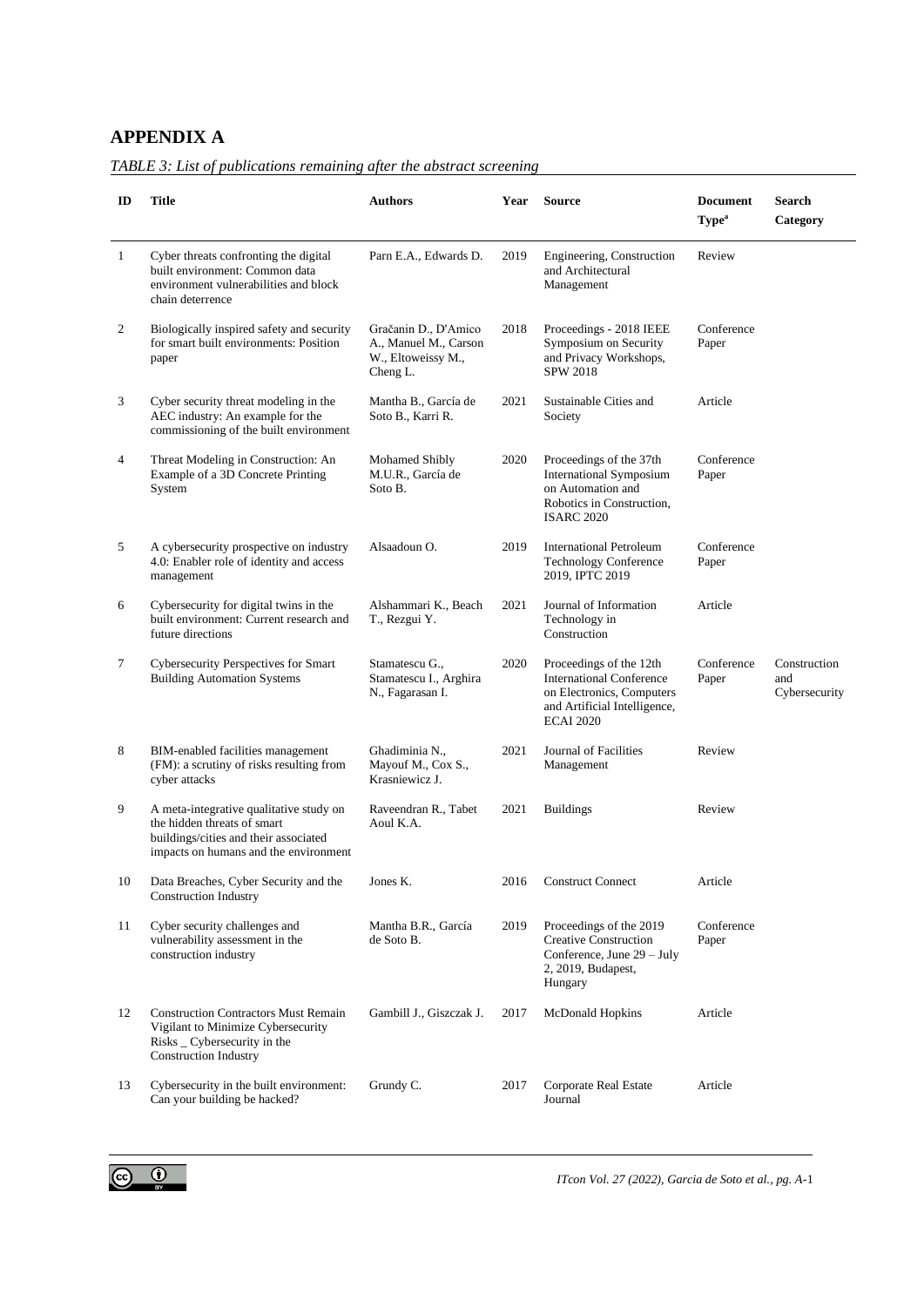| 14 | Cybersecurity in the Construction<br>Industry: Protecting Against a Growing<br>Threat                                                  | Doss A., Saul Ewing<br>Arnstein & Lehr LLP                                                                | 2019 | <b>JD</b> Supra                                             | Article             |            |
|----|----------------------------------------------------------------------------------------------------------------------------------------|-----------------------------------------------------------------------------------------------------------|------|-------------------------------------------------------------|---------------------|------------|
| 15 | Adaptive Architecture: regulating<br>human building interaction                                                                        | Urquhart L.,<br>Schnädelbach H., Jäger<br>N.                                                              | 2019 | International Review of<br>Law, Computers and<br>Technology | Article             |            |
| 16 | CaACBIM: A context-aware access<br>control model for BIM                                                                               | Zheng R., Jiang J., Hao<br>X., Ren W., Xiong F.,<br>Zhu T.                                                | 2019 | Information (Switzerland)                                   | Article             |            |
| 17 | An introduction to cybersecurity at<br>physical layer: Obstacles at radio<br>channel to mitigate hackers' chance                       | Cuinas I.                                                                                                 | 2020 | Elektronika ir<br>Elektrotechnika                           | Article             |            |
| 18 | Potentials of Blockchain Technology for<br><b>Construction Management</b>                                                              | Turk Ž., Klinc R.                                                                                         | 2017 | Procedia Engineering                                        | Conference<br>Paper |            |
| 19 | Blockchain in the built environment and<br>construction industry: A systematic<br>review, conceptual models and practical<br>use cases | Li J., Greenwood D.,<br>Kassem M.                                                                         | 2019 | Automation in<br>Construction                               | Article             |            |
| 20 | BcBIM: A Blockchain-Based Big Data<br>Model for BIM Modification Audit and<br>Provenance in Mobile Cloud                               | Zheng R., Jiang J., Hao<br>X., Ren W., Xiong F.,<br>Ren Y.                                                | 2019 | Mathematical Problems in<br>Engineering                     | Article             |            |
| 21 | Public and private blockchain in<br>construction business process and<br>information integration                                       | Yang R., Wakefield R.,<br>Lyu S., Jayasuriya S.,<br>Han F., Yi X., Yang<br>X., Amarasinghe G.,<br>Chen S. | 2020 | Automation in<br>Construction                               | Article             |            |
| 22 | Blockchain and Building Information<br>Modeling (BIM): Review and<br>applications in post-disaster recovery                            | Nawari N.O.,<br>Ravindran S.                                                                              | 2019 | <b>Buildings</b>                                            | Review              |            |
| 23 | Do you need a blockchain in<br>construction? Use case categories and<br>decision framework for DLT design<br>options                   | Hunhevicz J.J., Hall<br>D.M.                                                                              | 2020 | <b>Advanced Engineering</b><br>Informatics                  | Article             |            |
| 24 | A semantic differential transaction<br>approach to minimizing information<br>redundancy for BIM and blockchain<br>integration          | Xue F., Lu W.                                                                                             | 2020 | Automation in<br>Construction                               | Article             |            |
| 25 | Construction quality information<br>management with blockchains                                                                        | Sheng D., Ding L.,<br>Zhong B., Love<br>P.E.D., Luo H., Chen<br>J.                                        | 2020 | Automation in<br>Construction                               | Article             |            |
| 26 | Integrated digital twin and blockchain<br>framework to support accountable<br>information sharing in construction<br>projects          | Lee D., Lee S.H.,<br>Masoud N., Krishnan<br>M.S., Li V.C.                                                 | 2021 | Automation in<br>Construction                               | Article             |            |
| 27 | Blockchain-aided information exchange<br>records for design liability control and<br>improved security                                 | Erri Pradeep A.S., Yiu<br>T.W., Zou Y., Amor R.                                                           | 2021 | Automation in<br>Construction                               | Article             |            |
| 28 | Integration of blockchains and smart<br>contracts into construction information<br>flows: Proof-of-concept                             | Ciotta V., Mariniello<br>G., Asprone D., Botta<br>A., Manfredi G.                                         | 2021 | Automation in<br>Construction                               | Article             |            |
| 29 | Public-private partnerships in national<br>cyber-security strategies                                                                   | Carr M.                                                                                                   | 2016 | <b>International Affairs</b>                                | Article             | <b>CIP</b> |

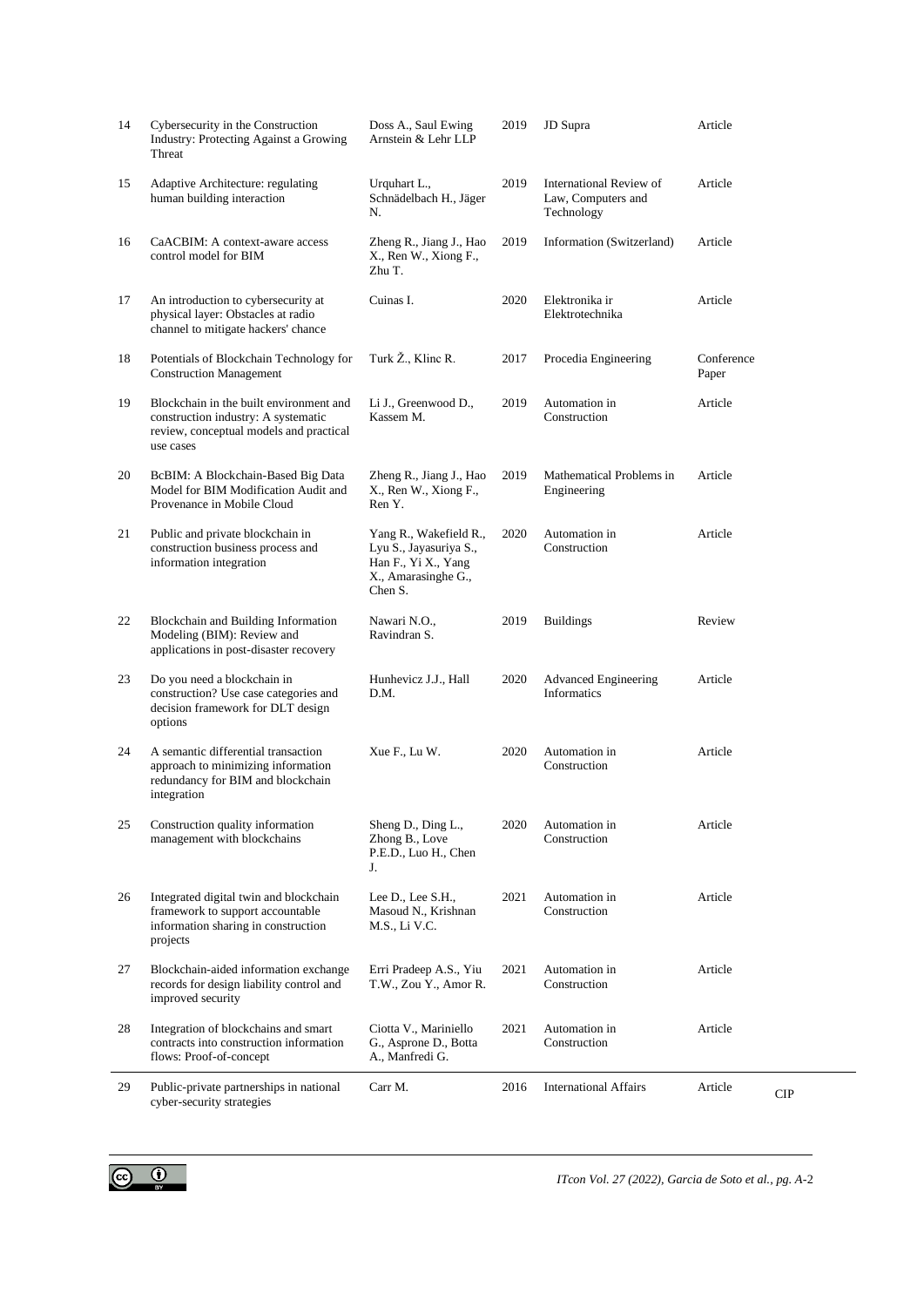| 30 | Beyond regulatory capture:<br>Coproducing expertise for critical<br>infrastructure protection                                                    | Slayton R., Clark-<br>Ginsberg A.                                      | 2018 | Regulation and<br>Governance                                                                                                      | Article             |
|----|--------------------------------------------------------------------------------------------------------------------------------------------------|------------------------------------------------------------------------|------|-----------------------------------------------------------------------------------------------------------------------------------|---------------------|
| 31 | A vulnerability-driven cyber security<br>maturity model for measuring national<br>critical infrastructure protection<br>preparedness             | Karabacak B., Yildirim<br>S.O., Baykal N.                              | 2016 | International Journal of<br>Critical Infrastructure<br>Protection                                                                 | Article             |
| 32 | Regulatory approaches for cyber<br>security of critical infrastructures: The<br>case of Turkey                                                   | Karabacak B., Ozkan<br>Yildirim S., Baykal N.                          | 2016 | Computer Law and<br>Security Review                                                                                               | Article             |
| 33 | Security and regulatory aspects of the<br>critical infrastructure objects functioning<br>and cyberpower level assesment                          | Toliupa S.,<br>Parkhomenko I.,<br>Shvedova H.                          | 2019 | 2019 3rd International<br>Conference on Advanced<br>Information and<br>Communications<br>Technologies, AICT 2019 -<br>Proceedings | Conference<br>Paper |
| 34 | Legally critical: Defining critical<br>infrastructure in an interconnected world                                                                 | Harašta J.                                                             | 2018 | International Journal of<br>Critical Infrastructure<br>Protection                                                                 | Article             |
| 35 | On the complexity of cybersecurity<br>exercises proportional to preparedness                                                                     | Aoyama T., Nakano<br>T., Koshijima I.,<br>Hashimoto Y.,<br>Watanabe K. | 2017 | Journal of Disaster<br>Research                                                                                                   | Review              |
| 36 | An assessment model to improve<br>national cyber security governance                                                                             | Tatar U., Karabacak<br>B., Gheorghe A.                                 | 2016 | Proceedings of the 11th<br><b>International Conference</b><br>on Cyber Warfare and<br>Security, ICCWS 2016                        | Conference<br>Paper |
| 37 | Cyber deterrence and critical-<br>infrastructure protection: Expectation,<br>application, and limitation                                         | Wilner A.                                                              | 2017 | Comparative Strategy                                                                                                              | Article             |
| 38 | Advanced analysis of data streams for<br>critical infrastructures protection and<br>cybersecurity                                                | Bobowska B., Chorás<br>M., Woźniak M.                                  | 2018 | Journal of Universal<br><b>Computer Science</b>                                                                                   | Article             |
| 39 | Legal Issues Related to Cyber Threat<br><b>Information Sharing among Private</b><br><b>Entities for Critical Infrastructure</b><br>Protection    | Nweke L.O.,<br>Wolthusen S.                                            | 2020 | <b>International Conference</b><br>on Cyber Conflict,<br><b>CYCON</b>                                                             | Conference<br>Paper |
| 40 | Regulating risks within complex<br>sociotechnical systems: Evidence from<br>critical infrastructure cybersecurity<br>standards                   | Clark-Ginsberg A.,<br>Slayton R.                                       | 2019 | Science and Public Policy                                                                                                         | Article             |
| 41 | A review of critical infrastructure<br>protection approaches: Improving<br>security through responsiveness to the<br>dynamic modelling landscape | Ani U.D., Watson<br>J.D.McK., Nurse<br>J.R.C., Cook A., Maple<br>C.    | 2019 | <b>IET Conference</b><br>Publications                                                                                             | Conference<br>Paper |
| 42 | A complex structure representation of<br>the US critical infrastructure protection<br>program based on the Zachman<br>framework                  | Tatar U., Karabacak<br>B., Katina P.F., Igonor<br>А.                   | 2019 | International Journal of<br><b>System of Systems</b><br>Engineering                                                               | Article             |
| 43 | Cyber-Physical Battlefield Platform for<br>Large-Scale Cybersecurity Exercises                                                                   | Kim J., Kim K., Jang<br>М.                                             | 2019 | <b>International Conference</b><br>on Cyber Conflict,<br><b>CYCON</b>                                                             | Conference<br>Paper |
| 44 | Cyberspace and the protection of critical<br>national infrastructure                                                                             | Weiss M., Biermann F.                                                  | 2021 | Journal of Economic<br>Policy Reform                                                                                              | Article             |